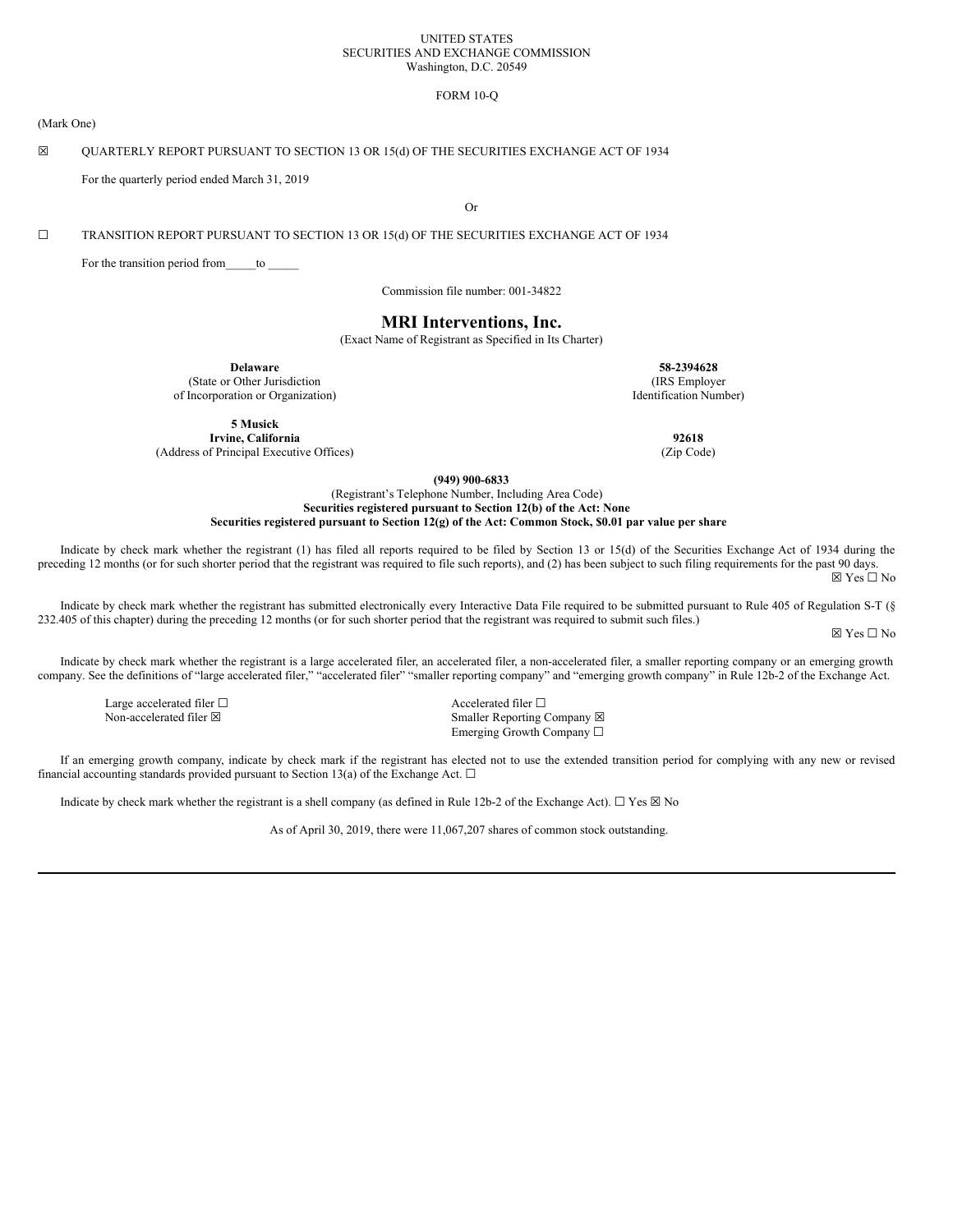# **MRI INTERVENTIONS, INC.**

# **TABLE OF CONTENTS**

Page Number

# **PART I – FINANCIAL [INFORMATION](#page-3-0)**

| Item 1.<br>Item 2.<br>Item 3.<br>Item 4.                                                          | Financial Statements (unaudited)<br>Condensed Consolidated Balance Sheets as of March 31, 2019 and December 31, 2018<br>Condensed Consolidated Statements of Operations for the three months ended March 31, 2019 and 2018<br>Condensed Consolidated Statements of Stockholders' Equity for the three months ended March 31, 2019 and 2018<br>Condensed Consolidated Statements of Cash Flows for the three months ended March 31, 2019 and 2018<br><b>Notes to Condensed Consolidated Financial Statements</b><br>Management's Discussion and Analysis of Financial Condition and Results of Operations<br><b>Quantitative and Qualitative Disclosures About Market Risk</b><br><b>Controls and Procedures</b><br><b>PART II - OTHER INFORMATION</b> | 4<br>6<br>8<br>17<br>21<br>22                |
|---------------------------------------------------------------------------------------------------|-------------------------------------------------------------------------------------------------------------------------------------------------------------------------------------------------------------------------------------------------------------------------------------------------------------------------------------------------------------------------------------------------------------------------------------------------------------------------------------------------------------------------------------------------------------------------------------------------------------------------------------------------------------------------------------------------------------------------------------------------------|----------------------------------------------|
| Item 1.<br>Item 1A.<br>Item $2.$<br>Item 3.<br>Item 4.<br>Item 5.<br>Item 6.<br><b>SIGNATURES</b> | <b>Legal Proceedings</b><br><b>Risk Factors</b><br>Unregistered Sales of Equity Securities and Use of Proceeds<br><b>Defaults Upon Senior Securities</b><br><b>Mine Safety Disclosures</b><br><b>Other Information</b><br><b>Exhibits</b>                                                                                                                                                                                                                                                                                                                                                                                                                                                                                                             | 23<br>23<br>23<br>23<br>23<br>23<br>24<br>25 |

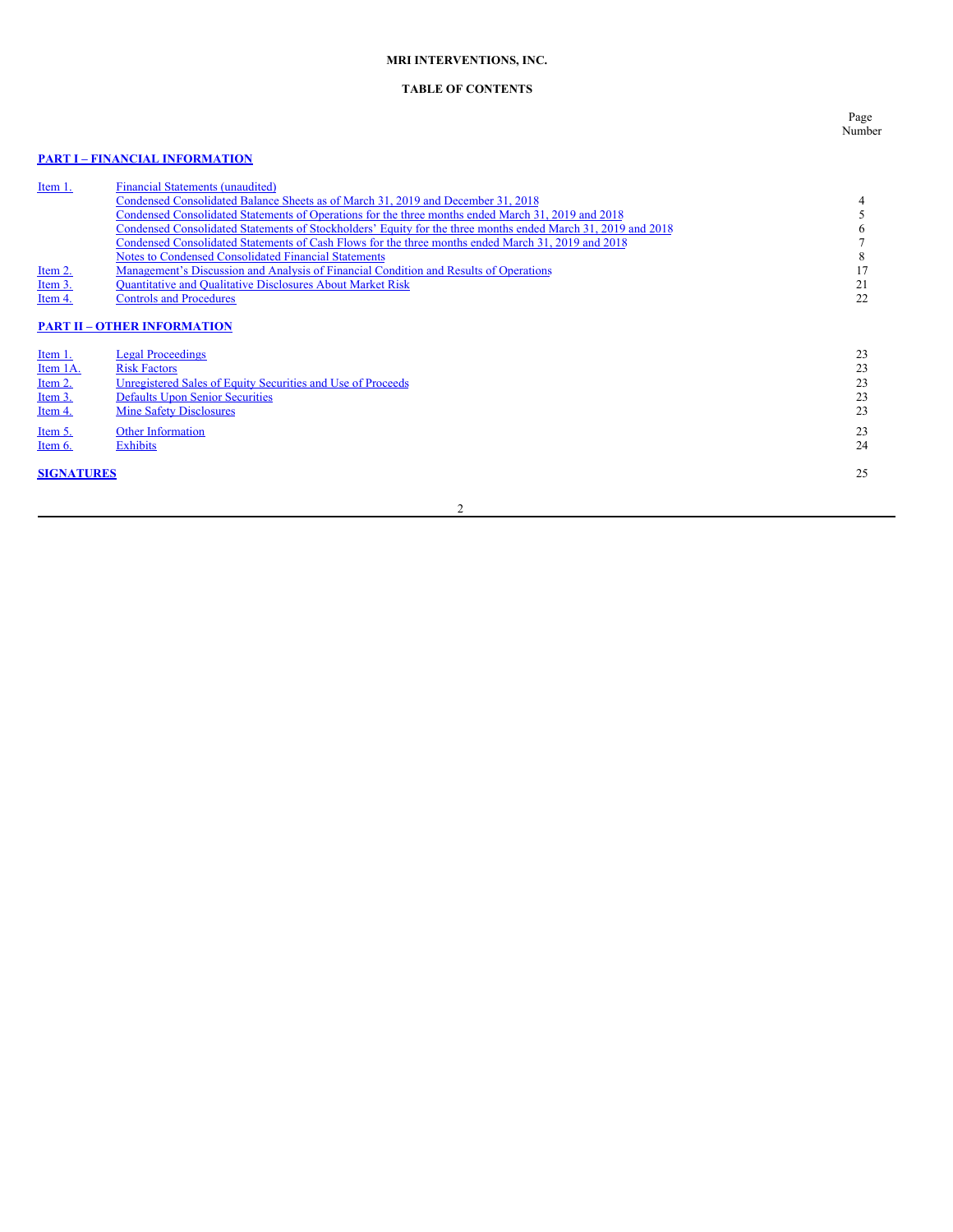### **Trademarks, Trade Names and Service Marks**

*ClearPoint*®, *ClearTrace*® and *MRI Interventions*® are trademarks of MRI Interventions, Inc. Any other trademarks, trade names or service marks referred to in this Quarterly Report on Form 10-Q (this "Quarterly Report") are the property of their respective owners. As used in this Quarterly Report, Brainlab refers to Brainlab AG and its affiliates.

# **SPECIAL NOTE REGARDING FORWARD-LOOKING STATEMENTS**

This Quarterly Report contains "forward-looking statements" as defined under the United States federal securities laws. The forward-looking statements are contained principally in the section of this Quarterly Report entitled "Management's Discussion and Analysis of Financial Condition and Results of Operations." These statements involve known and unknown risks, uncertainties and other factors that may cause our actual results, performance or achievements to be materially different from any future results, performance or achievements, expressed or implied by the forward-looking statements. Forward-looking statements include, but are not limited to, statements about:

- estimates regarding the sufficiency of our cash resources and our ability to obtain additional financing, to the extent necessary or advisable;
- future revenues from sales of ClearPoint system products; and
- our ability to market, commercialize and achieve broader market acceptance for our ClearPoint system products.

In some cases, you can identify forward-looking statements by terms such as "anticipates," "believes," "could," "estimates," "expects," "intends," "may," "plans," "potential," "predicts," "projects," "should," "will," "would," and similar expressions intended to identify forward-looking statements, although not all forward-looking statements contain these words. Although we believe that we have a reasonable basis for each forward-looking statement contained in this Quarterly Report, we caution you that these statements are based on a combination of facts and factors currently known by us and our projections of the future, about which we cannot be certain.

You should refer to the section titled "Risk Factors" of our Annual Report on Form 10-K for the fiscal year ended December 31, 2018, which we filed with the SEC on April 1, 2019, for a discussion of important factors that may cause our actual results to differ materially from those expressed or implied by the forward-looking statements contained in this Quarterly Report. As a result of these factors, we cannot assure you that the forward-looking statements in this Quarterly Report will prove to be accurate. Furthermore, if our forward-looking statements prove to be inaccurate, the inaccuracy may be material. In light of the significant uncertainties in these forward-looking statements, you should not regard these statements as a representation or warranty by us or any other person that we will achieve our objectives and plans in any specified time frame, or at all. We do not undertake to update any of the forward-looking statements after the date of this Quarterly Report, except to the extent required by applicable securities laws.

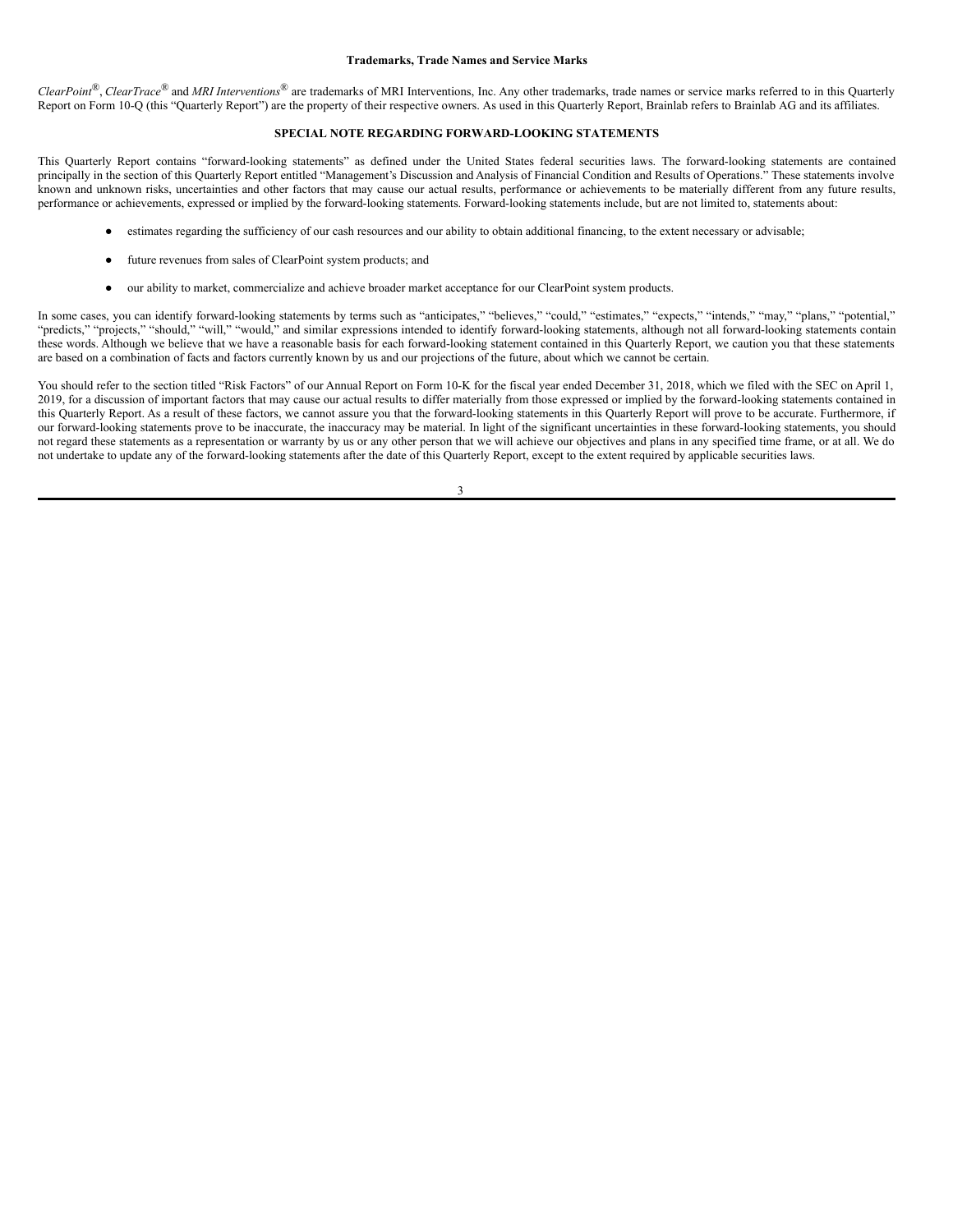# <span id="page-3-1"></span><span id="page-3-0"></span>**ITEM 1. FINANCIAL STATEMENTS**

### <span id="page-3-2"></span>**MRI INTERVENTIONS, INC. Condensed Consolidated Balance Sheets**

|                                                                                                                                                                                          |              | March 31,<br>2019<br>(Unaudited) |              | December 31,<br>2018 |
|------------------------------------------------------------------------------------------------------------------------------------------------------------------------------------------|--------------|----------------------------------|--------------|----------------------|
| <b>ASSETS</b>                                                                                                                                                                            |              |                                  |              |                      |
| Current assets:                                                                                                                                                                          |              |                                  |              |                      |
| Cash and cash equivalents                                                                                                                                                                | $\mathbb{S}$ | 2,491,670                        | $\mathbb{S}$ | 3,101,133            |
| Accounts receivable, net                                                                                                                                                                 |              | 1,266,797                        |              | 1,233,896            |
| Inventory, net                                                                                                                                                                           |              | 2,024,935                        |              | 2,105,976            |
| Operating lease rights of use, current portion                                                                                                                                           |              | 98,668                           |              |                      |
| Prepaid expenses and other current assets                                                                                                                                                |              | 199,576                          |              | 213,684              |
| Total current assets                                                                                                                                                                     |              | 6,081,646                        |              | 6,654,689            |
| Property and equipment, net                                                                                                                                                              |              | 498,783                          |              | 377,706              |
| Software license inventory                                                                                                                                                               |              | 679,400                          |              | 801,900              |
| Operating lease rights of use                                                                                                                                                            |              | 355,176                          |              |                      |
| Other assets                                                                                                                                                                             |              | 10,639                           |              | 22,538               |
| Total assets                                                                                                                                                                             | \$           | 7,625,644                        | S            | 7,856,833            |
| <b>LIABILITIES AND STOCKHOLDERS' EQUITY</b>                                                                                                                                              |              |                                  |              |                      |
| Current liabilities:                                                                                                                                                                     |              |                                  |              |                      |
| Accounts payable                                                                                                                                                                         | $\mathbb{S}$ | 502,986                          | \$           | 500,929              |
| Accrued compensation                                                                                                                                                                     |              | 667,768                          |              | 764,960              |
| Operating lease liabilities, current portion                                                                                                                                             |              | 104,127                          |              |                      |
| Other accrued liabilities                                                                                                                                                                |              | 319,654                          |              | 390,838              |
| Deferred revenue                                                                                                                                                                         |              | 679,485                          |              | 350,963              |
| Total current liabilities                                                                                                                                                                |              | 2.274.020                        |              | 2.007.690            |
| Accrued interest                                                                                                                                                                         |              | 892,125                          |              | 857,500              |
| 2014 junior secured notes payable, net                                                                                                                                                   |              | 1,944,871                        |              | 1,939,850            |
| Operating lease liabilities                                                                                                                                                              |              | 367,061                          |              |                      |
| 2010 junior secured notes payable, net                                                                                                                                                   |              | 1,704,948                        |              | 1,540,791            |
| <b>Total liabilities</b>                                                                                                                                                                 |              | 7,183,025                        |              | 6,345,831            |
| Commitments and contingencies                                                                                                                                                            |              |                                  |              |                      |
| Stockholders' equity:                                                                                                                                                                    |              |                                  |              |                      |
| Preferred stock, \$0.01 par value; 25,000,000 shares authorized; none issued and outstanding at March 31, 2019 and<br>December 31, 2018                                                  |              |                                  |              |                      |
| Common stock, \$0.01 par value; 200,000,000 shares authorized; 11,067,207 shares issued and outstanding at March 31,<br>2019; and 11,018,364 issued and outstanding at December 31, 2018 |              | 110,672                          |              | 110,183              |
| Additional paid-in capital                                                                                                                                                               |              | 108,752,502                      |              | 108,600,405          |
| Accumulated deficit                                                                                                                                                                      |              | (108, 420, 555)                  |              | (107, 199, 586)      |
| Total stockholders' equity                                                                                                                                                               |              | 442,619                          |              | 1,511,002            |
| Total liabilities and stockholders' equity                                                                                                                                               | \$           | 7,625,644                        | \$           | 7.856.833            |
|                                                                                                                                                                                          |              |                                  |              |                      |

See accompanying notes to Condensed Consolidated Financial Statements.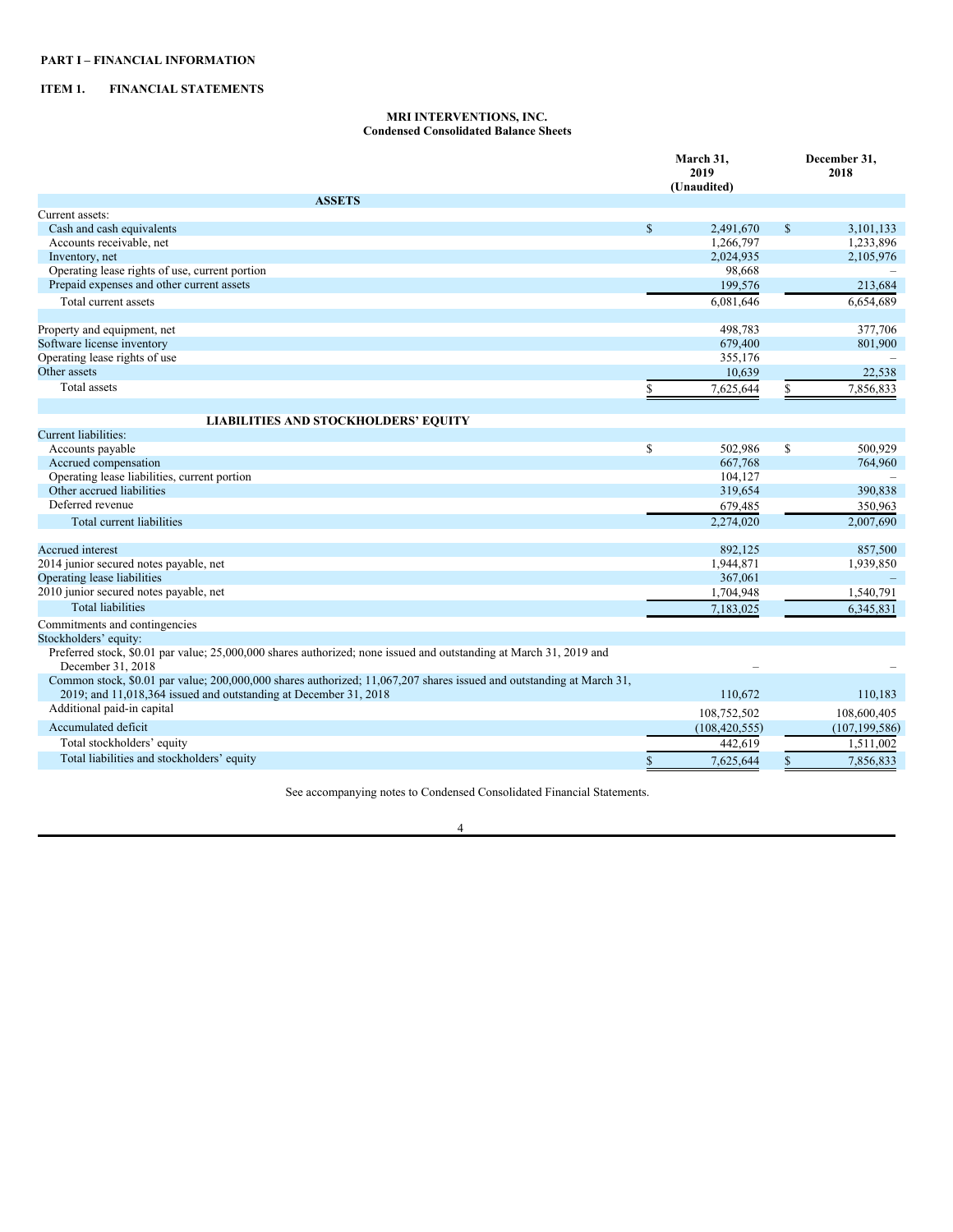### <span id="page-4-0"></span>**MRI INTERVENTIONS, INC. Condensed Consolidated Statements of Operations (Unaudited)**

|                                                          |   | <b>For The Three Months Ended</b><br>March 31, |    |             |  |
|----------------------------------------------------------|---|------------------------------------------------|----|-------------|--|
|                                                          |   | 2019                                           |    | 2018        |  |
| Revenues:                                                |   |                                                |    |             |  |
| Product revenues                                         | S | 2,163,953                                      | S. | 1,538,598   |  |
| Service and other revenues                               |   | 308,564                                        |    | 84,768      |  |
| Total revenues                                           |   | 2,472,517                                      |    | 1,623,366   |  |
| Cost of revenues                                         |   | 886,481                                        |    | 588,967     |  |
| Research and development costs                           |   | 584,540                                        |    | 546,328     |  |
| Sales and marketing expenses                             |   | 1,040,712                                      |    | 962,214     |  |
| General and administrative expenses                      |   | 933,033                                        |    | 952,951     |  |
| Operating loss                                           |   | (972, 249)                                     |    | (1,427,094) |  |
| Other income (expense):                                  |   |                                                |    |             |  |
| Gain from change in fair value of derivative liabilities |   |                                                |    | 34,443      |  |
| Other income (expense), net                              |   | 5,629                                          |    | (794)       |  |
| Interest expense, net                                    |   | (254, 105)                                     |    | (247, 472)  |  |
| Net loss                                                 |   | (1,220,725)                                    |    | (1,640,917) |  |
| Net loss per share attributable to common stockholders:  |   |                                                |    |             |  |
| Basic and diluted                                        |   | (0.11)                                         |    | (0.15)      |  |
| Weighted average shares outstanding:                     |   |                                                |    |             |  |
| Basic and diluted                                        |   | 11,044,125                                     |    | 10,741,618  |  |

See accompanying notes to Condensed Consolidated Financial Statements.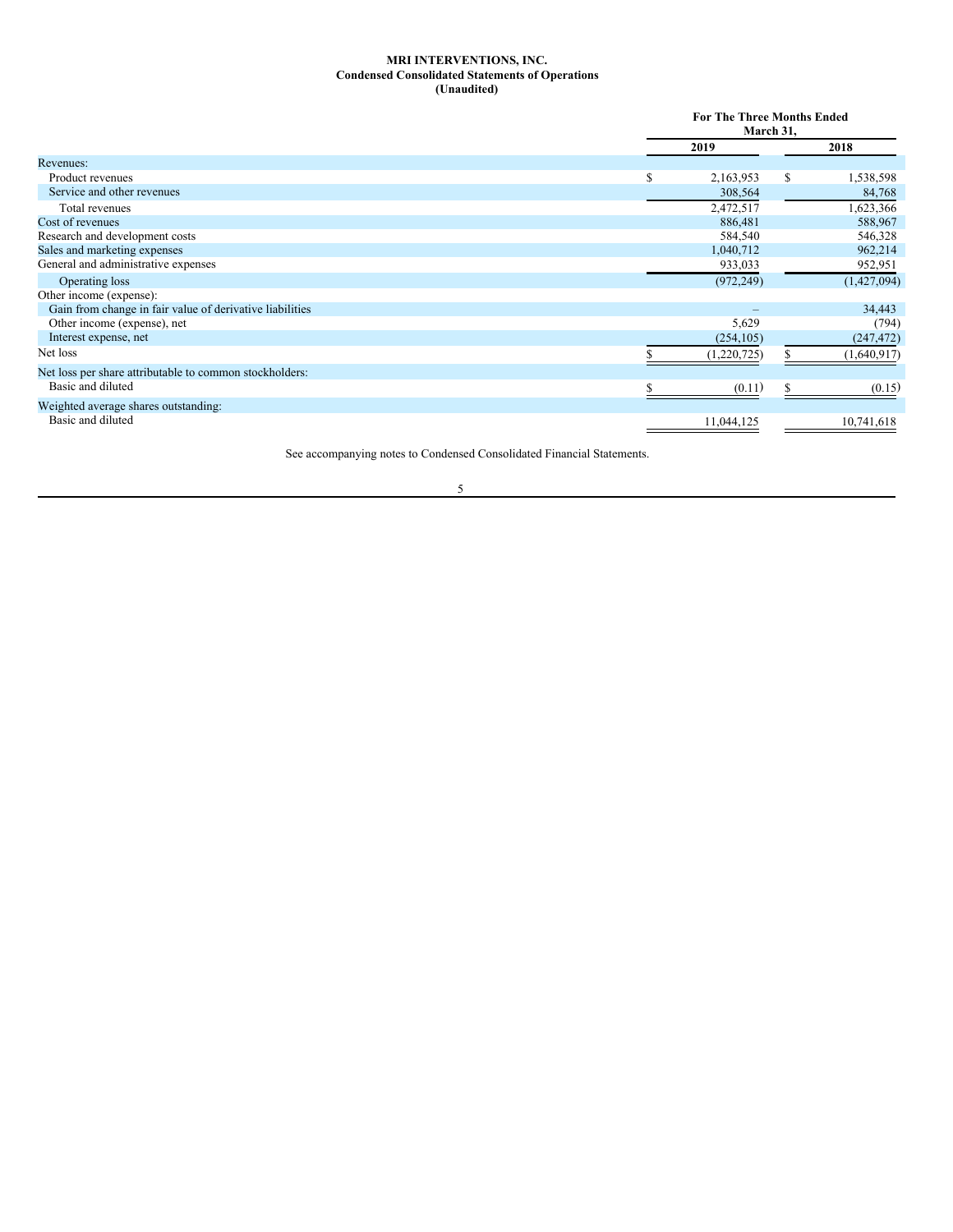### <span id="page-5-0"></span>**MRI INTERVENTIONS, INC. Condensed Consolidated Statements of Stockholders' Equity (Unaudited)**

# **For The Three Months Ended March 31, 2019**

| <b>Additional</b>       |                              |             |  |  |  |
|-------------------------|------------------------------|-------------|--|--|--|
| Common Stock<br>Paid-in |                              |             |  |  |  |
| Capital                 | Deficit                      | Total       |  |  |  |
| 108,600,405             | (107, 199, 586)              | 1,511,002   |  |  |  |
|                         | (244)                        | (244)       |  |  |  |
|                         |                              |             |  |  |  |
| 285<br>152.301          |                              | 152.586     |  |  |  |
| 204<br>(204)            |                              |             |  |  |  |
|                         | (1,220,725)                  | (1,220,725) |  |  |  |
| 108,752,502             | (108, 420, 555)              | 442,619     |  |  |  |
|                         | Amount<br>110.183<br>110,672 | Accumulated |  |  |  |

**For The Three Months Ended March 31, 2018**

| For The Three Months Ended March 31, 2018 |  |         |  |             |  |                 |             |             |
|-------------------------------------------|--|---------|--|-------------|--|-----------------|-------------|-------------|
|                                           |  |         |  | Additional  |  |                 |             |             |
| Common Stock                              |  |         |  | Paid-in     |  |                 |             |             |
| <b>Shares</b>                             |  | Amount  |  | Capital     |  | Deficit         |             | Total       |
| 10,693,851                                |  | 106,937 |  | 106,757,920 |  | (101, 036, 117) |             | 5,828,740   |
|                                           |  |         |  |             |  |                 |             |             |
| 9.298                                     |  | 93      |  | 273,964     |  |                 |             | 274,057     |
| 25,000                                    |  | 250     |  | 77.250      |  |                 |             | 77,500      |
| 97,747                                    |  | 978     |  | 209,028     |  |                 |             | 210,006     |
|                                           |  |         |  |             |  | (1,640,917)     |             | (1,640,917) |
| 10.825.896                                |  | 108,258 |  | 107,318,162 |  | (102, 677, 034) |             | 4,749,386   |
|                                           |  |         |  |             |  |                 | Accumulated |             |

See accompanying notes to Condensed Consolidated Financial Statements.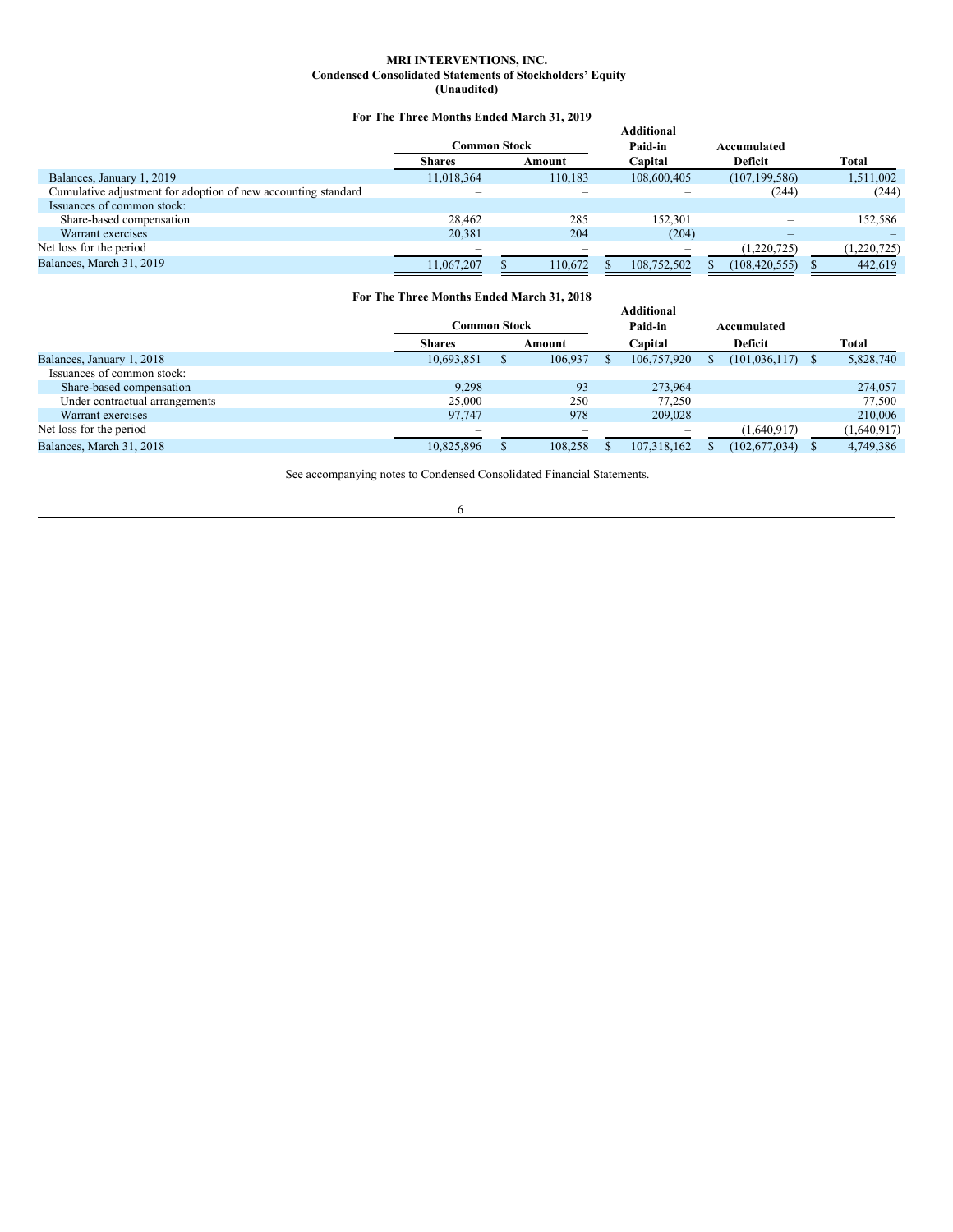# <span id="page-6-0"></span>**MRI INTERVENTIONS, INC. Condensed Consolidated Statements of Cash Flows (Unaudited)**

|                                                                                | <b>For The Three Months Ended</b><br>March 31. |             |  |
|--------------------------------------------------------------------------------|------------------------------------------------|-------------|--|
|                                                                                | 2019                                           | 2018        |  |
| Cash flows from operating activities:                                          |                                                |             |  |
| Net loss                                                                       | \$<br>(1,220,725)<br>S                         | (1,640,917) |  |
| Adjustments to reconcile net loss to net cash flows from operating activities: |                                                |             |  |
| Depreciation                                                                   | 34.640                                         | 31,623      |  |
| Share-based compensation                                                       | 152,586                                        | 247,464     |  |
| Expenses paid through the issuance of common stock                             |                                                | 77,500      |  |
| Gain from change in fair value of derivative liabilities                       |                                                | (34, 443)   |  |
| Amortization of debt issuance costs and original issue discounts               | 169,179                                        | 136,429     |  |
| Amortization of lease rights of use, net of accretion in lease liabilities     | 25,630                                         |             |  |
| Increase (decrease) in cash resulting from changes in:                         |                                                |             |  |
| Accounts receivable                                                            | (32,901)                                       | 39,306      |  |
| Inventory, net                                                                 | 47,824                                         | (297, 280)  |  |
| Prepaid expenses and other current assets                                      | 14.108                                         | 39,556      |  |
| Other assets                                                                   | 11,899                                         | (19, 475)   |  |
| Accounts payable and accrued expenses                                          | (113, 937)                                     | (500, 899)  |  |
| Lease liabilities                                                              | (26, 289)                                      |             |  |
| Deferred revenue                                                               | 328,523                                        | (39, 546)   |  |
| Net cash flows from operating activities                                       | (609, 463)                                     | (1,960,682) |  |
| Cash flows from investing activities:                                          |                                                |             |  |
| Purchases of property and equipment                                            |                                                | (20, 646)   |  |
| Net cash flows from investing activities                                       |                                                | (20, 646)   |  |
| Cash flows from financing activities:                                          |                                                |             |  |
| Proceeds from warrant exercises                                                |                                                | 205,131     |  |
| Net cash flows from financing activities                                       |                                                | 205,131     |  |
| Net change in cash and cash equivalents                                        | (609, 463)                                     | (1,776,197) |  |
| Cash and cash equivalents, beginning of period                                 | 3,101,133                                      | 9,289,831   |  |
| Cash and cash equivalents, end of period                                       | 2,491,670                                      | 7,513,634   |  |
|                                                                                |                                                |             |  |
| SUPPLEMENTAL CASH FLOW INFORMATION                                             |                                                |             |  |

| Cash paid for: |                          |              |
|----------------|--------------------------|--------------|
| :ome<br>≧ taxe | $\overline{\phantom{a}}$ | <b>STATE</b> |
| Interest       | 01.022<br>20.<br>291.032 | 71f<br>TV.V. |

## **NON-CASH INVESTING AND FINANCING TRANSACTIONS**:

- On January 1, 2019, the Company adopted the provisions of Topic 842 within the Accounting Standards Codification, which resulted in the establishment of operating lease right-of-use assets and operating lease liabilities, each in the aggregate amount of \$480,395 (see Notes 2 and 6).
- During the three months ended March 31, 2019 and 2018, the Company recorded net transfers of ClearPoint reusable components having an aggregate net book value of \$155,717 and \$131,201, respectively, from loaned systems, which are included in property and equipment in the accompanying condensed consolidated balance sheets, to inventory.

See accompanying notes to Condensed Consolidated Financial Statements.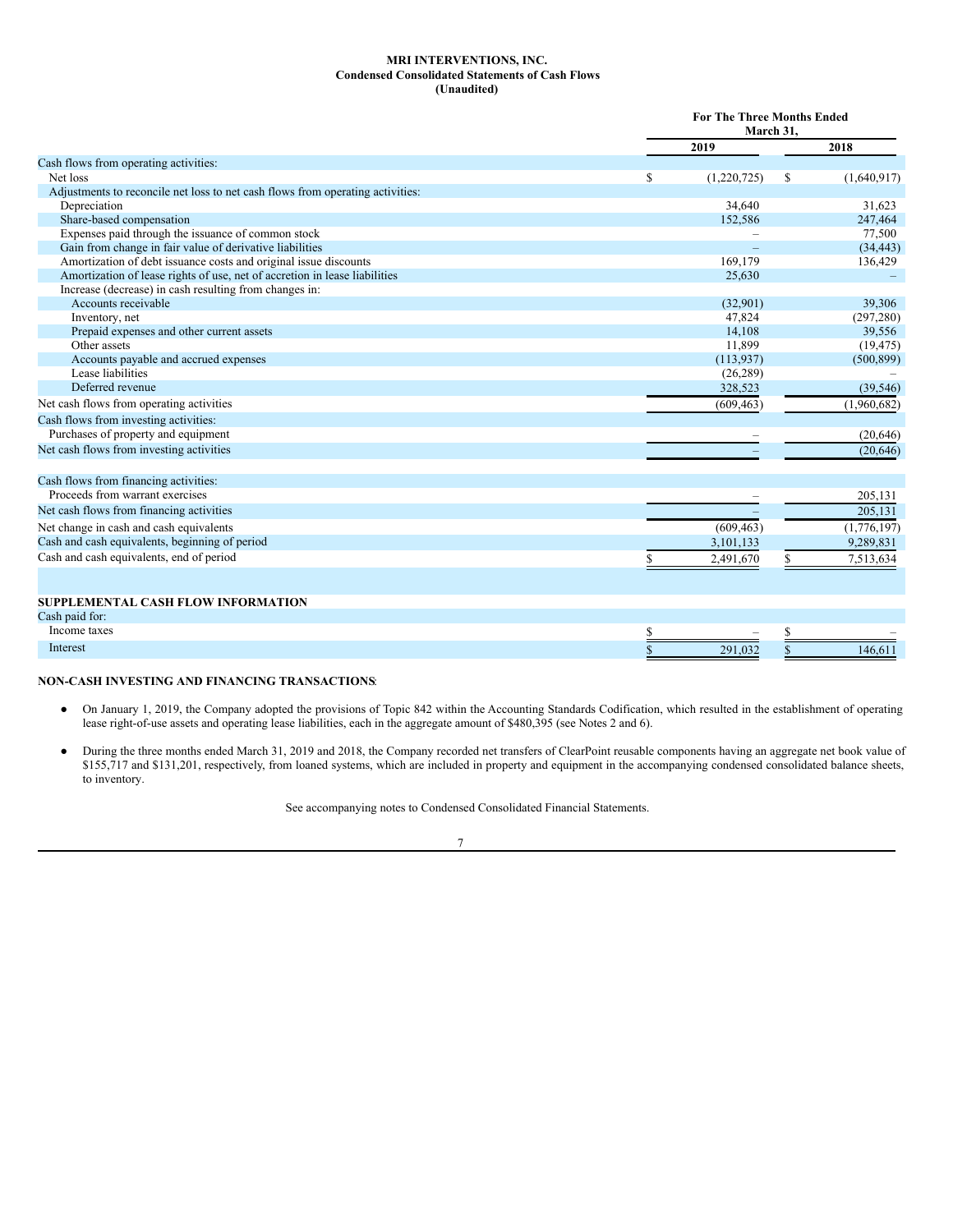# **1. Description of the Business and Liquidity**

<span id="page-7-0"></span>MRI Interventions, Inc. (the "Company") is a medical device company focused on the development and commercialization of technology that enables physicians to see inside the brain and heart using direct, intra-procedural magnetic resonance imaging ("MRI") guidance while performing minimally invasive surgical procedures.

The Company's ClearPoint system, an integrated system comprised of reusable and disposable products, is designed to allow minimally invasive procedures in the brain to be performed in an MRI suite. The Company received 510(k) clearance from the U.S. Food and Drug Administration ("FDA") in 2010 to market the ClearPoint system in the United States for general neurological interventional procedures. The Company's ClearTrace system is a product candidate that is designed to allow catheter-based minimally invasive procedures in the heart to be performed in an MRI suite. Although still a product candidate, the Company has reduced its efforts to commercialize the ClearTrace system.

# *Liquidity and Management's Plans*

The Company has incurred net losses since its inception which has resulted in a cumulative deficit at March 31, 2019 of \$108 million. Since inception, the Company has financed its operations principally from the sale of equity securities, the issuance of notes payable and license arrangements.

The Company's plans for the next twelve months reflect management's anticipation of increases in revenues from sales of the ClearPoint System and related disposable products resulting from greater utilization at existing installed sites and the installation of the ClearPoint system at new sites. Management also anticipates that growth in operating expenses will be modest in comparison to the anticipated growth in revenues, with resulting decreases in loss from operations and in cash used in operations. There is no assurance, however, that the Company will be able to achieve its anticipated results, and even in the event such results are achieved, the Company expects to continue to consume cash in its operations over at least the next twelve months.

As discussed in Note 9, in May 2019 the Company entered into Securities Purchase Agreement with certain accredited investors under which such investors have committed to purchase a minimum of approximately 1,743,068 shares of the Company's common stock at \$3.10 per share. The Company anticipates that the sales under the Securities Purchase Agreement will close on or about May 17, 2019. Accordingly, the Company expects to receive minimum proceeds of approximately \$5.4 million, before deducting offering expenses aggregating approximately \$100,000. In management's opinion, such proceeds, when combined with the Company's cash and cash equivalent balances at March 31, 2019, are sufficient to support the Company's operations for at least the next twelve months.

#### **2. Basis of Presentation and Summary of Significant Accounting Policies**

# *Basis of Presentation and Use of Estimates*

In the opinion of management, the accompanying unaudited condensed consolidated financial statements have been prepared on a basis consistent with the Company's December 31, 2018 audited consolidated financial statements, and include all adjustments, consisting of only normal recurring adjustments, necessary to fairly state the information set forth therein. These condensed consolidated financial statements have been prepared in accordance with United States ("U.S.") Securities and Exchange Commission ("SEC") rules for interim financial information, and, therefore, omit certain information and footnote disclosures necessary to present such statements in accordance with generally accepted accounting principles in the U.S. ("GAAP"). The preparation of these condensed consolidated financial statements in conformity with GAAP requires management to make estimates and assumptions that affect the reported amounts of assets, liabilities, revenues, expenses and the related disclosures at the date of the financial statements and during the reporting period. Actual results could materially differ from these estimates. These condensed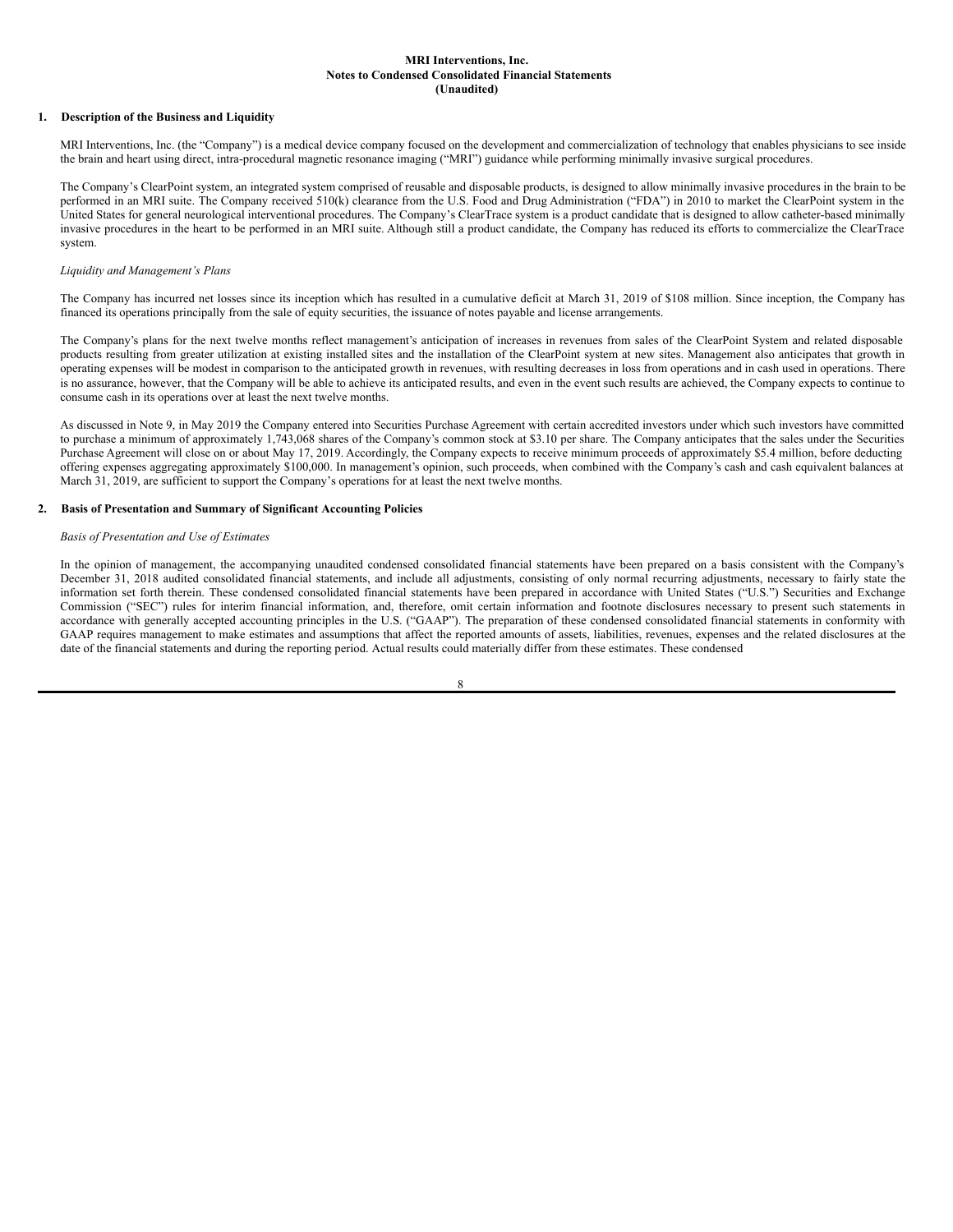financial statements should be read in conjunction with the audited consolidated financial statements and notes thereto included in the Company's Annual Report on Form 10-K for the year ended December 31, 2018, which was filed with the SEC on April 1, 2019 (the "2018 Form 10-K"). The accompanying condensed consolidated balance sheet as of December 31, 2018 has been derived from the audited consolidated financial statements at that date but does not include all information and footnotes required by GAAP for a complete set of financial statements. The results of operations for the three months ended March 31, 2019 may not be indicative of the results to be expected for the entire year or any future periods.

#### *Inventory*

Inventory is carried at the lower of cost (first-in, first-out method) or net realizable value. Items in inventory relate predominantly to the Company's ClearPoint system. Software license inventory related to ClearPoint systems undergoing on-site customer evaluation is included in inventory in the accompanying condensed consolidated balance sheets. All other software license inventory is classified as a non-current asset. The Company periodically reviews its inventory for obsolete items and provides a reserve upon identification of potential obsolete items.

#### *Revenue Recognition*

The Company's revenues are comprised primarily of: (1) product revenues resulting from the sale of functional neurosurgical products, and drug delivery and biologic products; (2) product revenues resulting from the sale of ClearPoint capital equipment; (3) functional neurosurgery and related service revenues resulting from the performance of product line commercialization planning and execution for a third party; (4) clinical case support revenues in connection with customer-sponsored clinical trials; and (5) revenues resulting from the rental, service, installation, training and shipping related to ClearPoint capital equipment. The Company recognizes revenue when control of the Company's products and services is transferred to its customers in an amount that reflects the consideration the Company expects to receive from its customers in exchange for those products and services. This process involves identifying the contract with a customer, determining the performance obligations in the contract, determining the contract price, allocating the contract price to the distinct performance obligations in the contract, and recognizing revenue when the performance obligations have been satisfied. A performance obligation is considered distinct from other obligations in a contract when it provides a benefit to the customer either on its own or together with other resources that are readily available to the customer and is separately identified in the contract. The Company considers a performance obligation satisfied once it has transferred control of a good or service to the customer, meaning the customer has the ability to use and obtain the benefit of the good or service. The Company recognizes revenue for satisfied performance obligations only when it determines there are no uncertainties regarding payment terms or transfer of control.

#### *Lines of Business; Timing of Revenue Recognition*

- Functional neurosurgery product, and biologics and drug delivery systems product sales: Revenues from the sale of functional neurosurgery products (consisting of disposable products sold commercially and related to cases utilizing the Company's ClearPoint system), and biologics and drug delivery systems (consisting primarily of disposable products related to customer-sponsored clinical trials utilizing the ClearPoint system), are generally based on customer purchase orders, the predominance of which require delivery within one week of the order having been placed, and are generally recognized at the point at which legal title, and risks and rewards of ownership, along with physical possession, transfer to the customer.
- *Capital equipment sales*
	- o *Capital equipment sales preceded by evaluation periods*: The predominance of capital equipment sales (consisting of integrated computer hardware and software that are integral components of the Company's ClearPoint system) are preceded by customer evaluation periods of generally 90 days. During these evaluation periods, installation of, and training of customer personnel on, the systems have been completed and the systems have been in operation. Accordingly, revenue from capital equipment sales following such evaluation periods is recognized at the point in time the Company is in receipt of an executed purchase agreement or purchase order.

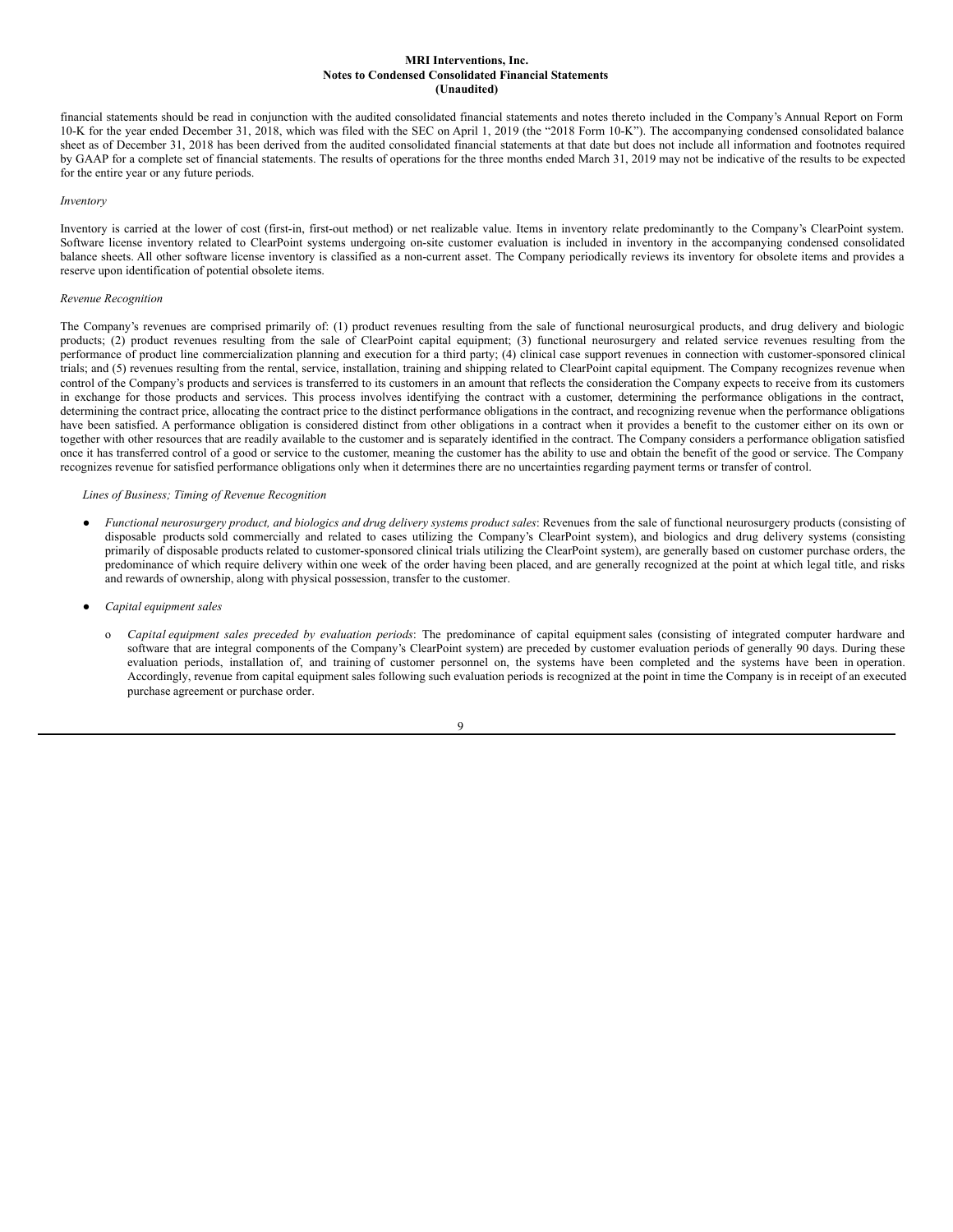o *Capital equipment sales not preceded by evaluation periods:* Revenue from sales of capital equipment not having been preceded by an evaluation period is recognized at the point in time that the equipment has been delivered to the customer.

For both types of capital equipment sales described above, the Company's determination of the point in time at which to recognize revenue represents that point at which the customer has legal title, physical possession, and the risks and rewards of ownership, and the Company has a present right to payment.

- *Functional neurosurgery and related services:* Revenues from functional neurosurgery and related services are recognized over the period of time such services are rendered.
- *Biologics and drug delivery services:*
	- o Outsourced recruitment and/or designation of a clinical services liaison between Company and its customer: The Company recognizes revenue at the point in time that the liaison is either recruited or designated, which is the point at which the customer is able to direct, and obtain benefit from, use of the liaison. The Company made this determination based on the decision made by the customer to outsource this function to the Company, rather than to incur its own recruiting costs. Upon such recruitment or designation, the liaison becomes the customer's outsourced clinical support services coordinator.
	- o Outsourced technical clinical support of cases performed pursuant to customer-sponsored clinical trials: The Company recognizes revenue at the point in time a clinical trial case is performed based on the allocated per-case transaction price.
	- o *Other related services:* The Company recognizes revenue for such services at the point in time that the performance obligation has been satisfied.
- *Capital equipment-related services*
	- o *Rental and equipment service:* Revenue from rental of ClearPoint capital equipment is recognized ratably on a monthly basis over the term of the rental agreement, which is less than one year. Revenue from service of ClearPoint capital equipment previously sold to customers is based on agreements with terms ranging from one to three years and revenue is recognized ratably on a monthly basis over the term of the service agreement. A time-elapsed output method is used for rental and service revenues because the Company transfers control evenly by providing a stand-ready service.
	- o *Installation, training and shipping:* Consistent with the Company's recognition of revenue for capital equipment sales as described above, fees for installation, training and shipping fees in connection with sales of capital equipment that have been preceded by customer evaluation periods are recognized as revenue at the point in time the Company is in receipt of an executed purchase order for the equipment. Installation, training and shipping fees related to capital equipment sales not having been preceded by an evaluation period are recognized as revenue at the point in time that the related services are performed.

The Company operates in one industry segment, and substantially all its sales are to U.S.-based customers.

Payment terms under contracts with customers generally are in a range of 30-60 days after the customers' receipt of the Company's invoices.

The Company provides a one-year warranty on its functional neurosurgery products, biologics and drug delivery systems products, and capital equipment products that are not otherwise covered by a third-party manufacturer's warranty. The Company's contracts with customers do not provide for a right of return other than for product defects.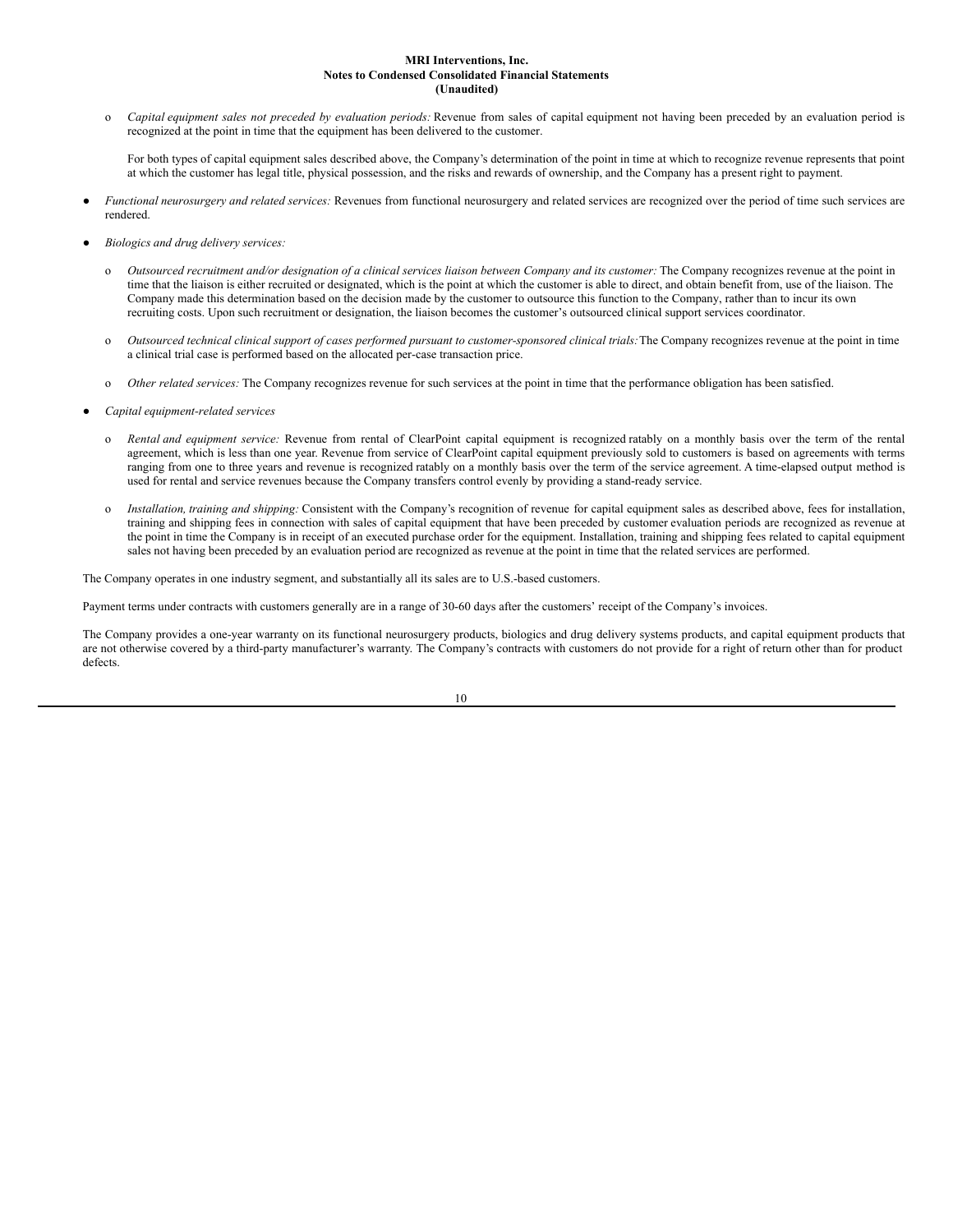See Note 3 for additional information regarding revenue recognition.

#### *Net Loss Per Share*

The Company computes net loss per share using the weighted-average number of common shares outstanding during the period. Basic and diluted net loss per share are the same because the conversion, exercise or issuance of all potential common stock equivalents, which comprise the entire amount of the Company's outstanding common stock options and warrants as described in Note 7, would be anti-dilutive.

# *Concentration Risks and Other Risks and Uncertainties*

Financial instruments that potentially subject the Company to significant concentrations of credit risk consist primarily of cash and cash equivalents and accounts receivable. The Company holds its cash and cash equivalents on deposit with financial institutions in the U.S. insured by the Federal Deposit Insurance Corporation. At March 31, 2019, the Company had no amounts in bank balances that were in excess of the insured limits.

Information with respect to customers that accounted for sales in excess of 10% of total sales in the three-month periods ended March 31, 2019 and 2018 is as follows:

|              |      | <b>Three Months Ended</b> |  |  |  |  |
|--------------|------|---------------------------|--|--|--|--|
|              |      | March 31.                 |  |  |  |  |
|              | 2019 | 2018                      |  |  |  |  |
| Customer - 1 | 15%  | 13%                       |  |  |  |  |

Information with respect to accounts receivable from those customers who comprised more than 10% of accounts receivable at March 31, 2019 and December 31, 2018 is as follows:

|                | March 31,<br>2019 | December 31,<br>2018 |
|----------------|-------------------|----------------------|
| $Customer - 1$ | 10%               | 17%                  |
| Customer $-2$  | 10%               | 12%                  |

Prior to granting credit, the Company performs credit evaluations of its customers' financial condition, and generally does not require collateral from its customers. The Company will provide an allowance for doubtful accounts when collections become doubtful. The allowance for doubtful accounts was \$38,000 at each of March 31, 2019 and December 31, 2018.

The Company is subject to risks common to emerging companies in the medical device industry, including, but not limited to: new technological innovations; acceptance and competitiveness of its products; dependence on key personnel; dependence on key suppliers; changes in general economic conditions and interest rates; protection of proprietary technology; compliance with changing government regulations; uncertainty of widespread market acceptance of products; access to credit for capital purchases by customers; and product liability claims. Certain components used in manufacturing have relatively few alternative sources of supply and establishing additional or replacement suppliers for such components cannot be accomplished quickly. The inability of any of these suppliers to fulfill the Company's supply requirements may negatively impact future operating results.

#### *Adoption of New Accounting Standard – Leases*

Effective January 1, 2019, the Company adopted the provisions of Accounting Standards Update ("ASU") 2016-02, "Leases," which created a new Topic 842 within the Accounting Standards Codification. Topic 842 established the core principle that a lessee should recognize the assets, representing rights-of-use, and liabilities to make lease payments, that arise from leases.

See Note 6 for additional information regarding leases.

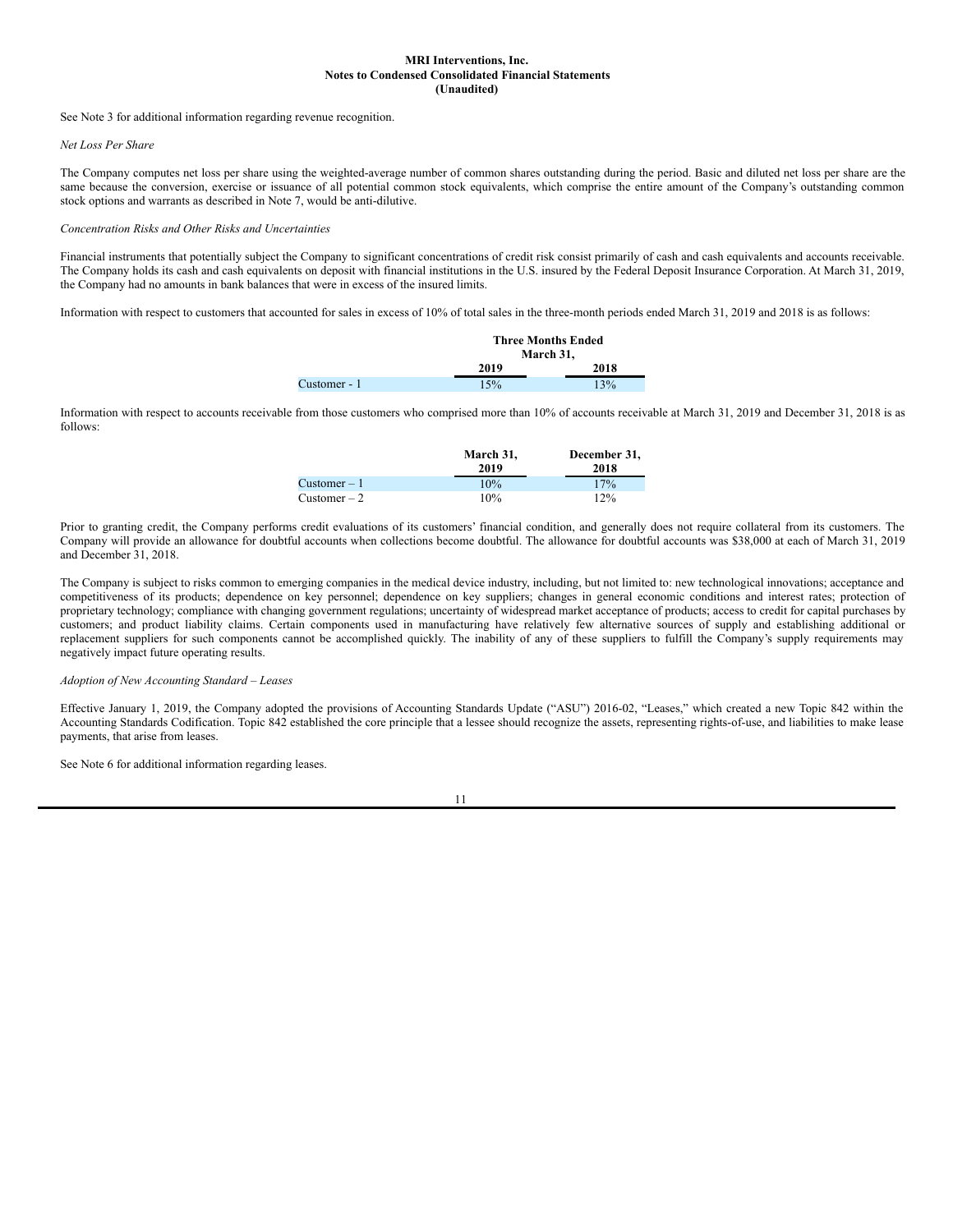# **3. Revenue Recognition**

*Revenue by Service Line*

|                             |   | Three Months Ended March 31, |   |           |  |
|-----------------------------|---|------------------------------|---|-----------|--|
|                             |   | 2019                         |   | 2018      |  |
| Products:                   |   |                              |   |           |  |
| Disposable products:        |   |                              |   |           |  |
| Functional neurosurgery     | S | 1.604.645                    | S | 1,161,335 |  |
| Biologics and drug delivery |   | 284,910                      |   | 198,465   |  |
| Capital equipment           |   | 274,399                      |   | 178,798   |  |
| Total product revenue       |   | 2,163,953                    |   | 1,538,598 |  |
| Services:                   |   |                              |   |           |  |
| Capital equipment and other |   | 211,202                      |   | 84.768    |  |
| Biologics and drug delivery |   | 97,362                       |   |           |  |
| Total service revenue       |   | 308,564                      |   | 84,768    |  |
| Total revenue               |   | 2,472,517                    |   | 1,623,366 |  |

*Contract Balances*

- *Contract assets* Substantially all the Company's contracts with customers are based on customer-issued purchase orders for distinct products or services. Customers are billed upon delivery of such products or services, and the related contract assets comprise the accounts receivable balances included in the accompanying condensed consolidated balance sheets.
- *Contract liabilities –* The Company generally bills and collects capital equipment-related service fees at the inception of the service agreements, which have terms ranging from one to three years. The unearned portion of such service fees are classified as deferred revenue.

During the three months ended March 31, 2019, the Company recognized capital equipment-related service revenue of \$69,749 which was previously included in deferred revenue in the accompanying condensed consolidated balance sheet at December 31, 2018.

In connection with one customer contract, the Company bills the customer for certain product the customer ordered and is committed to purchase, but which is shipped at a future date. At March 31, 2019, such billings amounted to \$212,500, which amount is included in each of accounts receivable and deferred revenue in the accompanying condensed consolidated balance sheet.

## *Remaining Performance Obligations*

The Company's contracts with customers, other than capital equipment-related service agreements discussed below, are predominantly of terms less than one year. Accordingly, the transaction price of remaining performance obligations related to such contracts at March 31, 2019 are not material.

Revenue with respect to remaining performance obligations related to capital equipment-related service agreements with original terms in excess of one year amounted to \$253,881 at March 31, 2019. The Company expects to recognize this revenue within the next three years.

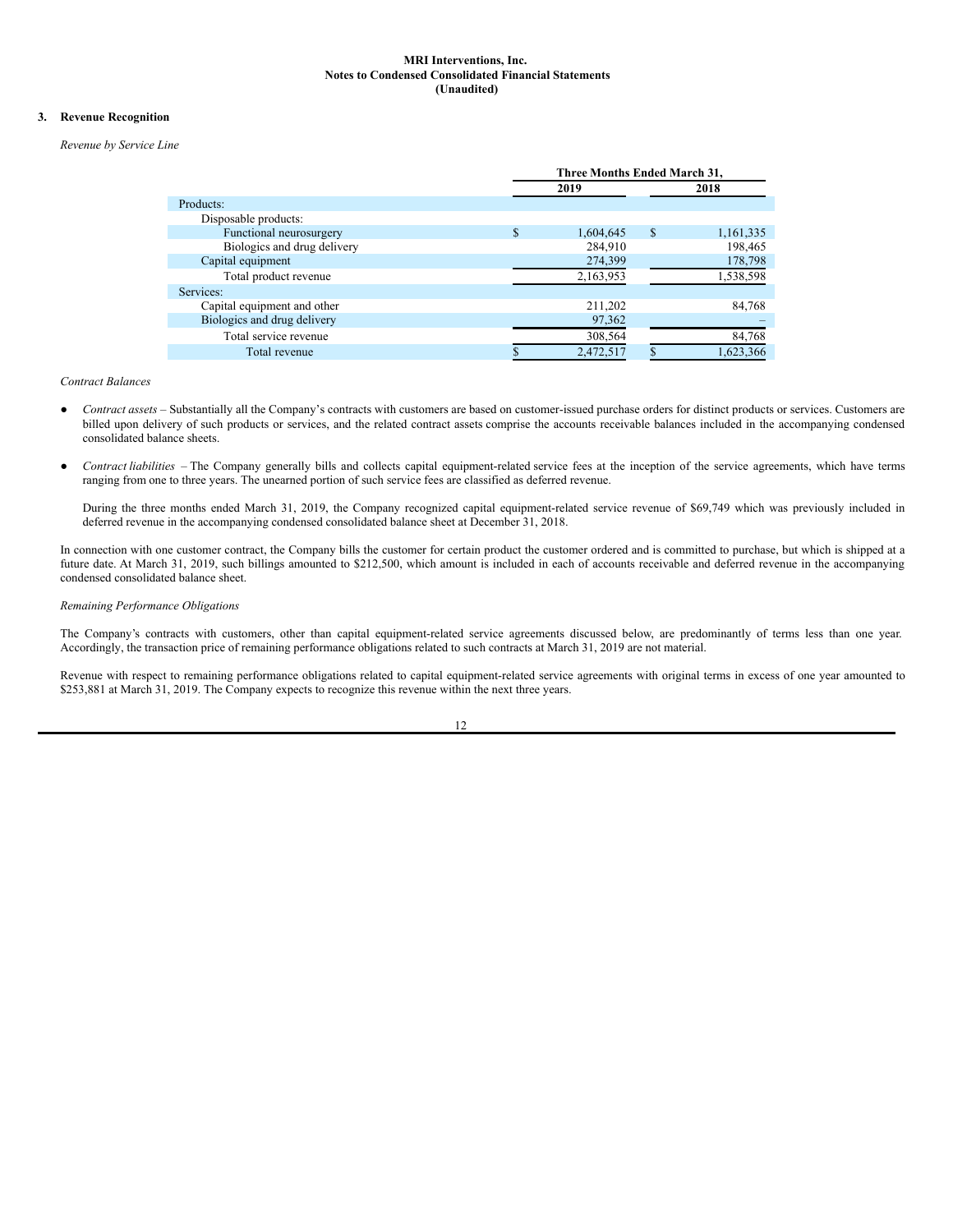### **4. Inventory**

Inventory consists of the following as of:

|                                            | March 31,<br>2019 | December 31,<br>2018 |
|--------------------------------------------|-------------------|----------------------|
| Raw materials and work in process          | 1.212.000         | 1,219,753            |
| Software licenses                          | 210,000           | 122,500              |
| Finished goods                             | 602.935           | 763,723              |
| Inventory, net, included in current assets | 2,024,935         | 2,105,976            |
| Software licenses – non-current            | 679,400           | 801,900              |
| Total                                      | 2,704,335         | 2,907,876            |

### **5. Notes Payable**

### *Senior Secured Note Payable*

On September 25, 2018, the Company repaid in full all the outstanding debt, together with interest, under the senior secured note payable to Brainlab (the "Brainlab Note"). The Brainlab Note had a maturity date of December 31, 2018, and interest was payable quarterly in arrears at an annual rate of 5.5%. In connection with the repayment, the security agreement under which the Brainlab Note had been collateralized by all the assets of the Company was terminated.

#### *2014 Junior Secured Notes Payable*

The indebtedness outstanding under the 2014 Junior Secured Notes Payable (the "2014 Secured Notes") at each of March 31, 2019 and December 31, 2018 was \$1.975 million. The 2014 Secured Notes bear interest at an annual rate of 12%, payable semi-annually in arrears, are collateralized by a first-priority security interest in all the Company's assets and are due in September 2020.

The carrying amount of the 2014 Secured Notes in the accompanying condensed consolidated balance sheets is presented net of a discount and unamortized issuance costs, as discussed further below.

The discount related to the 2014 Secured Notes, arising from warrants issued to noteholders at issuance of the 2014 Secured Notes, is being amortized to interest expense over the contractual life of the notes using the effective interest method. The unamortized discount at March 31, 2019 and December 31, 2018 was \$20,331 and \$23,719, respectively.

The deferred financing costs, arising from warrants issued to the placement agents at issuance of the 2014 Secured Notes, have an unamortized balance of \$9,798 and \$11,430 at March 31, 2019 and December 31, 2018, respectively, and are being amortized to interest expense over the contractual life of the notes using the effective interest method.

#### *2010 Junior Secured Notes Payable*

The indebtedness outstanding under the 2010 Junior Secured Notes Payable (the "2010 Secured Notes") at each of March 31, 2019 and December 31, 2018 was \$3.0 million. The 2010 Secured Notes accrue interest at an annual rate of 3.5% and are collateralized by a security interest in all the Company's assets, which security interest is junior and subordinate to the security interest that collateralizes the 2014 Secured Notes. All outstanding principal and interest on the 2010 Secured Notes will be due and payable in a single payment upon maturity in November 2020.

The carrying amount of the 2010 Secured Notes in the accompanying condensed consolidated balance sheets is presented net of a discount arising from shares issued to the noteholders at issuance of the 2010 Secured Notes. The unamortized discount at March 31, 2019 and December 31, 2018 was \$1,295,052 and \$1,459,209, respectively. This discount is being amortized to interest expense over the term of the notes using the effective interest method.

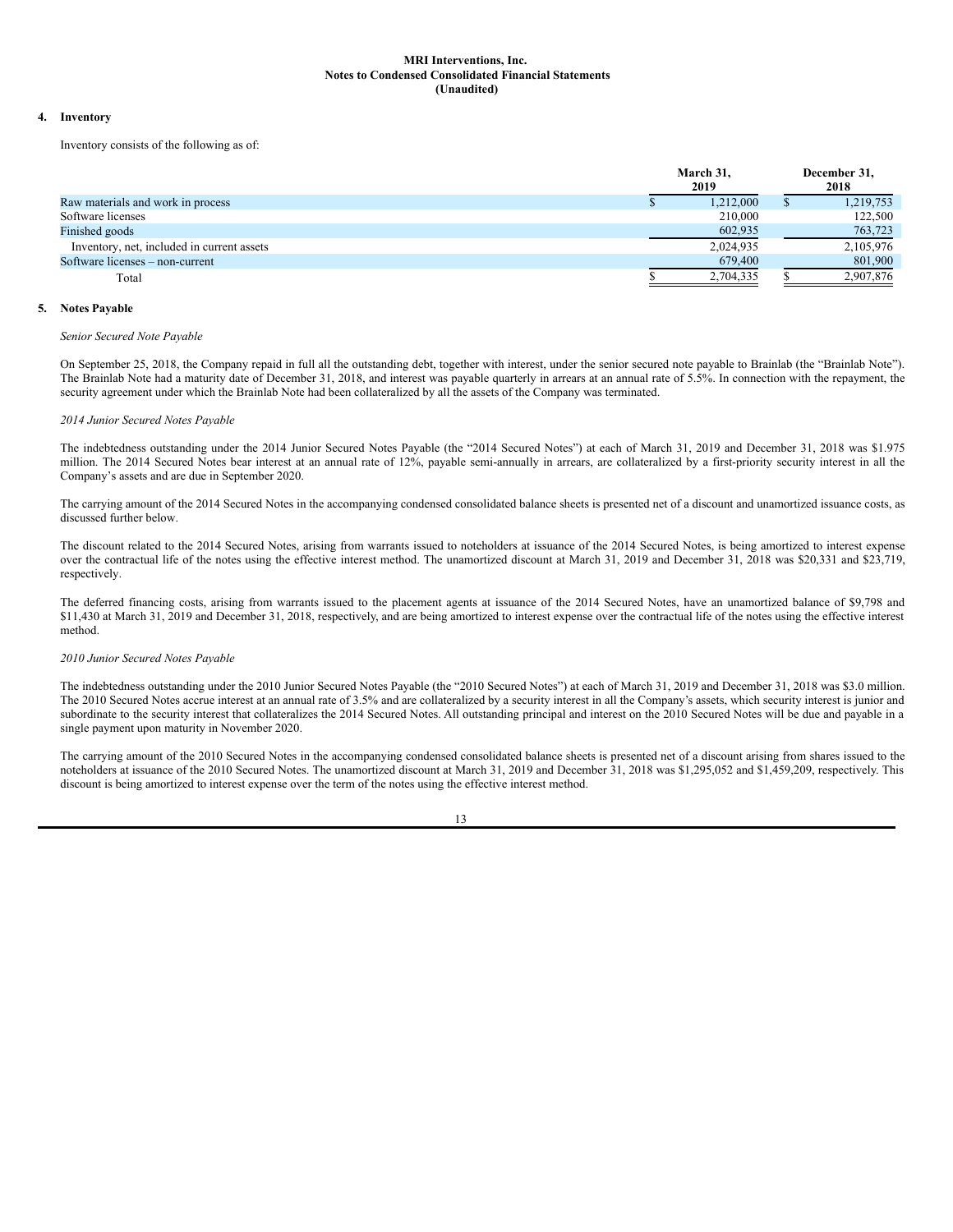At each of March 31, 2019 and December 31, 2018, the Company's Chairman and one of the Company's officers held 2010 Secured Notes they purchased at the date of original issuance having an aggregate principal balance of \$197,000.

# *Scheduled Notes Payable Maturities*

Scheduled principal payments as of March 31, 2019 with respect to notes payable are summarized as follows:

### **Years ending December 31,**

| 2019                                                     | $\overline{\phantom{a}}$ |
|----------------------------------------------------------|--------------------------|
| 2020                                                     | 4.975.000                |
| Total scheduled principal payments                       | 4.975,000                |
| Less: Unamortized discounts and deferred financing costs | 1,325,181                |
| Total                                                    | 3.649.819                |

#### **6. Leases**

The Company leases office space in Irvine, California that houses its headquarters and manufacturing facility under a non-cancellable operating lease. The lease term commenced on October 1, 2018 and expires in September 2023. The Company has the option to renew the lease for two additional periods of five years each. The Company also leases office space in Mississauga, Ontario, Canada for its software development personnel. The lease term commenced on August 1, 2018, expires in July 2019 and automatically renews for successive one-year periods at the Company's option. Both office leases are classified as operating leases in conformity with the provisions of Topic 842. Aggregated information regarding the office leases as of and for the three months ended March 31, 2019 is as follows:

| Lease cost (included in general and administrative expense) | \$27,468 |
|-------------------------------------------------------------|----------|
| Weighted-average remaining lease term (months)              |          |
| Weighted-average discount rate                              | 6.7%     |

The assumptions used in determining the foregoing information are as follows:

- Lease term Topic 842 provides that the lease term consists of: (a) the noncancelable period of the Irvine and Mississauga office leases; and (b) the period covered by the Company option to extend each office lease for which the Company is reasonably certain to do so. Based on the foregoing, management determined the lease term to extend to September 2023 for the Irvine office lease, and to July 2020 for the Mississauga office lease.
- Discount rate Topic 842 provides that the discount rate is the rate implicit in the lease unless that rate cannot be determined, in which case the lessee's incremental borrowing rate shall be used. Because neither the rate implicit in the lease nor the Company's incremental borrowing rate were determinable, discount rates were obtained with reference to published U.S. High Yield CCC corporate bond rates at the inception dates of each of the leases, which, with respect to the Irvine office lease was 6.7%, and with respect to the Mississauga office lease was 6.9%.

#### **7. Stockholders' Equity**

### *Issuance of Common Stock in Lieu of Cash Payments*

Under the terms of the Amended and Restated Non-Employee Director Compensation Plan, each non-employee member of the Company's Board of Directors may elect to receive all or part of his or her director fees in shares of the Company's common stock. Director fees, whether paid in cash or in shares of common stock, are payable quarterly on the last day of each fiscal quarter. The number of shares of common stock issued to directors is determined by dividing the product of: (i)(a) the fees otherwise payable to each director in cash, times (b) the percentage of fees the director elected to receive in shares of common stock, by (ii) the volume weighted average price per share of common stock over the last five trading days of the quarter. During the three months ended March 31, 2019 and 2018, 8,898 and 9,298 shares, respectively were issued to directors as payment for director fees in lieu of cash.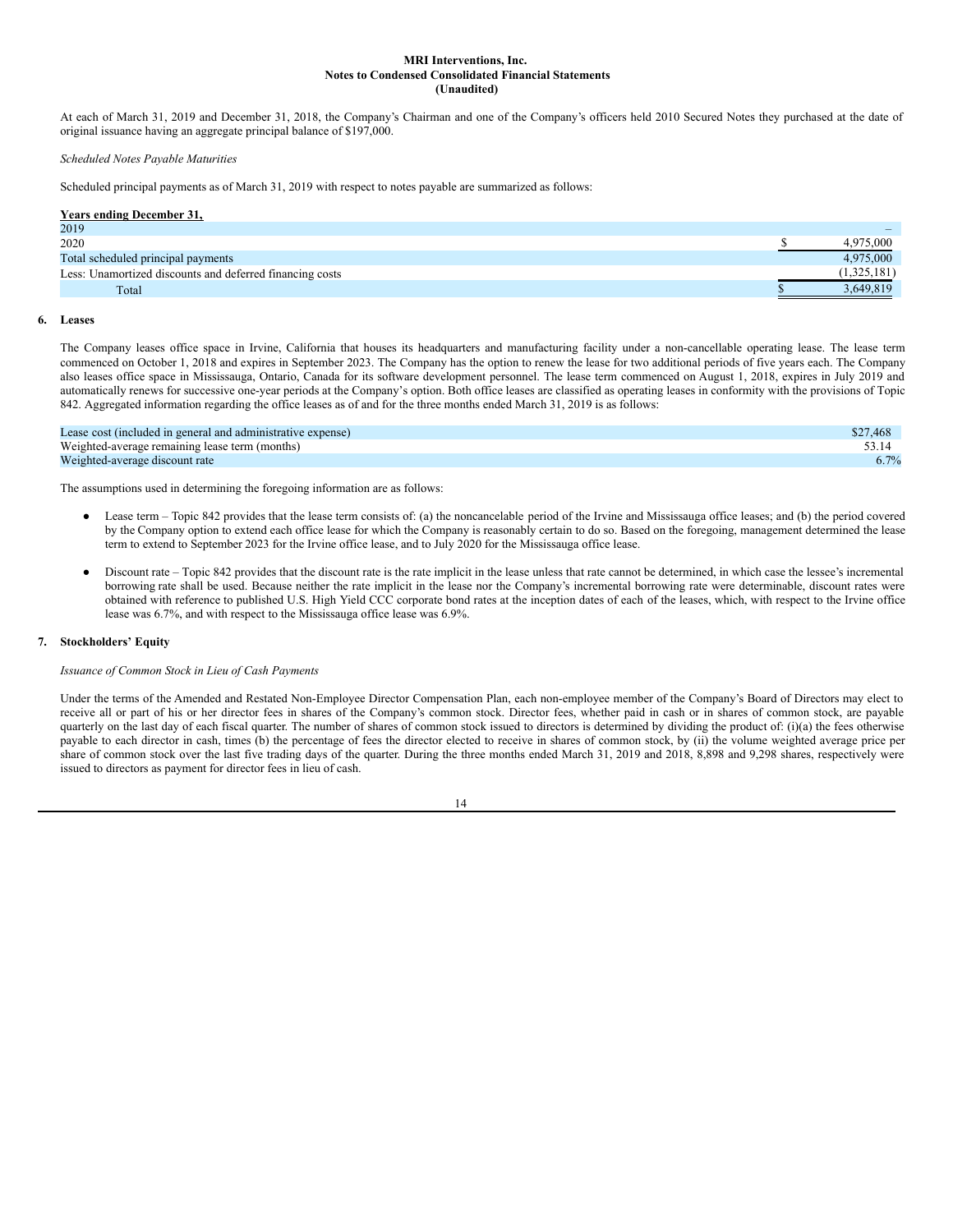#### *Stock Incentive Plans*

The Company has various share-based compensation plans and share-based compensatory contracts (collectively, the "Plans") under which it has granted share-based awards, such as stock grants, and incentive and non-qualified stock options, to employees, directors, consultants and advisors. Awards may be subject to a vesting schedule as set forth in individual award agreements. Certain of the Plans also have provided for cash-based performance bonus awards.

Since June 2015, the Company has granted share-based awards under the MRI Interventions, Inc. Amended and Restated 2013 Incentive Compensation Plan (the "2013 Plan"). Under the 2013 Plan, a total of 1,956,250 shares of the Company's common stock are reserved for issuance. Of this amount, stock grants of 216,375 shares have been awarded and option grants, net of options terminated, expired or forfeited, of 903,820 shares were outstanding as of March 31, 2019. Accordingly, 836,055 shares remained available for grants under the 2013 Plan as of that date.

Stock option activity under all of the Company's Plans during the three months ended March 31, 2019 is summarized below:

|                                | <b>Shares</b>     | Weighted -<br>Average<br><b>Exercise</b><br>Price |
|--------------------------------|-------------------|---------------------------------------------------|
| Outstanding at January 1, 2019 | 1,386,396         | 11.09                                             |
| Granted                        | $\hspace{0.05cm}$ | $\hspace{0.1mm}-\hspace{0.1mm}$                   |
| Expired / forfeited            | (12)              | 385.60                                            |
| Outstanding at March 31, 2019  | 1,386,384         | 11.09                                             |

As of March 31, 2019, there was unrecognized compensation expense of \$559,599 related to outstanding stock options, which is expected to be recognized over a weighted average period of 1.65 years.

#### *Warrants*

Warrants have generally been issued for terms of up to five years. Common stock warrant activity for the three months ended March 31, 2019 was as follows:

|                                | <b>Shares</b>            | Weighted -<br>Average<br><b>Exercise</b><br>Price |
|--------------------------------|--------------------------|---------------------------------------------------|
| Outstanding at January 1, 2019 | 8,676,481                | 4.17                                              |
| Issued                         | $\overline{\phantom{a}}$ | $\overline{\phantom{a}}$                          |
| Exercised                      | (69,212)                 | 2.20                                              |
| Expired / Terminated           | (29, 754)                | 41.55                                             |
| Outstanding at March 31, 2019  | 8,577,515                | 4.07                                              |

# **8. Derivative Liabilities**

Derivative liabilities at March 31, 2018 arose from an amendment the Company entered into with Brainlab, with respect to the Brainlab Note and related warrants (the "Brainlab warrants"), the provisions of which created: (a) a conversion feature allowing for \$500,000 the principal balance of the Brainlab Note to be converted in a Qualified Public Offering, as defined in the amendment, at a public offering price that may be less than market value per share of the Company's common stock; and (b) down round strike price protection with respect to Brainlab warrants. The conversion feature and the Brainlab warrants described herein terminated unexercised pursuant to the Company's September 2018 repayment of the Brainlab Note as discussed in Note 5. Accordingly, the Company had no derivative liabilities at December 31, 2018.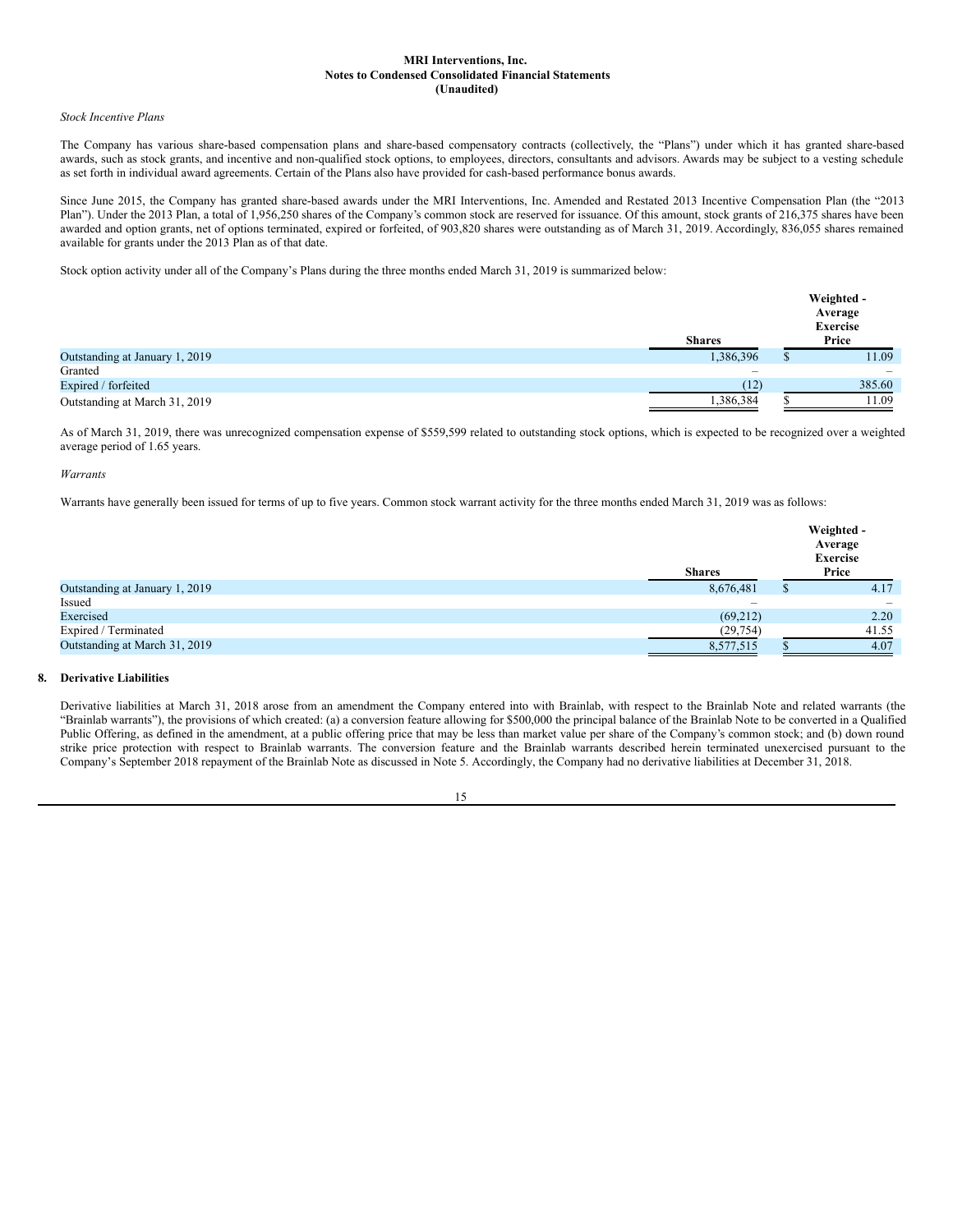The fair values and the changes in fair values of derivative liabilities during the three months ended March 31, 2018 are as follows:

| Balance, January 1, 2018                    | 95,786    |
|---------------------------------------------|-----------|
| Reduction from warrant exercise             | (31, 468) |
| Gain on change in fair value for the period | (34.443)  |
| Balance, March 31, 2018                     | 29,875    |

# **9. Subsequent Event**

On May 9, 2019, the Company entered into a Securities Purchase Agreement (the "Purchase Agreement") with certain accredited investors (collectively, the "Investors") for the private placement of up to 2,600,000 shares of the Company's common stock at \$3.10 per share (the "Financing Transaction"). The Investors have committed to purchase approximately 1,743,068 shares with the remaining shares reserved for, and subject to, the exercise of participation rights held by investors in the Company's private offering of equity units in May 2017 (the "2017 Investors").

There can be no assurances that the 2017 Investors will exercise their participation rights, in full or at all. The sale of securities under the Purchase Agreement is subject to certain customary closing conditions, and the Company anticipates that the sales under the Purchase Agreement will close on or about May 17, 2019. The Purchase Agreement also contains representations and warranties by the Company and the Investors and covenants of the Company and the Investors (including indemnification from the Company in the event of breaches of its representations and warranties), certain information rights and other rights, obligations and restrictions, which the Company believes are customary for transactions of this type.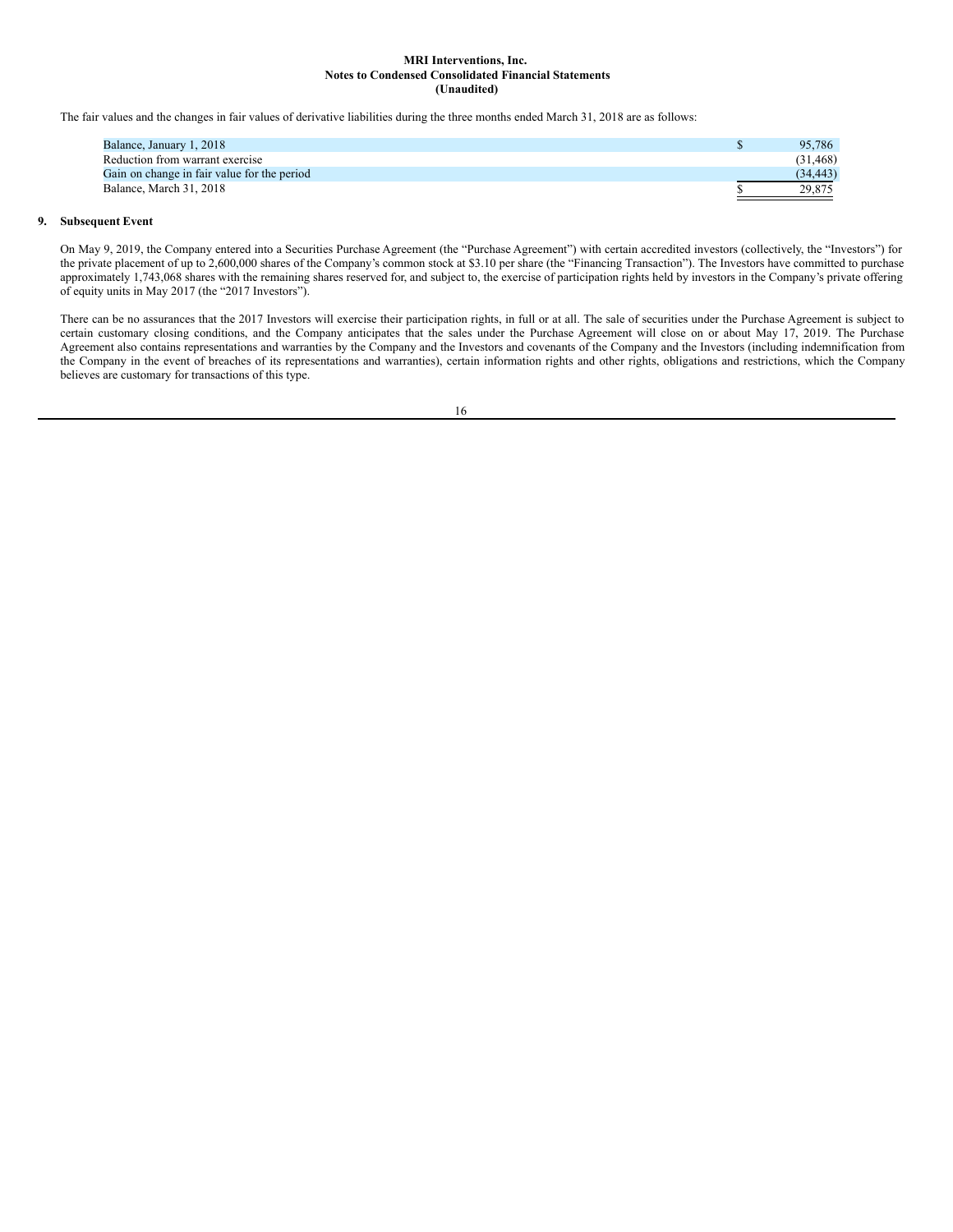# <span id="page-16-0"></span>**ITEM 2. MANAGEMENT'S DISCUSSION AND ANALYSIS OF FINANCIAL CONDITION AND RESULTS OF OPERATIONS.**

The following discussion and analysis of our financial condition and results of operations should be read in conjunction with the unaudited condensed financial statements and the notes thereto appearing in Part I, Item 1 of this Quarterly Report. Historical results and trends that might appear in this Quarterly Report should not be interpreted as *being indicative of future operations.*

#### **Overview**

We are a medical device company that develops and commercializes innovative platforms for performing minimally invasive surgical procedures in the brain under direct, intraprocedural MRI guidance. We have two product platforms. Our principal product platform is our ClearPoint system, which is in commercial use and is used to perform minimally invasive surgical procedures in the brain. The ClearPoint system utilizes intra-procedural MRI to guide the procedures and is designed to work in a hospital's existing MRI suite. We believe that this product platform will deliver better patient outcomes, enhance revenue potential for both physicians and hospitals, and reduce costs to the healthcare system. In addition, we have the ClearTrace product candidate that is designed to allow catheter-based minimally invasive procedures in the heart to be performed in an MRI suite. Although still a product candidate, the Company has reduced its efforts to commercialize the ClearTrace system.

In 2010, we received regulatory clearance from the FDA to market our ClearPoint system in the U.S. for general neurological procedures. In 2011, we also obtained CE marking approval for our ClearPoint system, which enables us to sell our ClearPoint system in the European Union. Substantially all our product revenues for the three months ended March 31, 2019 relate to sales of our ClearPoint system products. We have financed our operations and internal growth primarily through the sale of equity securities, the issuance of convertible and other secured notes, and license arrangements. We have incurred significant losses since our inception in 1998 as we have devoted substantial efforts to research and development. As of March 31, 2019, we had accumulated losses of approximately \$108 million. We may continue to incur operating losses as we expand our ClearPoint system platform and our business generally.

# **Factors Which May Influence Future Results of Operations**

The following is a description of factors that may influence our future results of operations, and that we believe are important to an understanding of our business and results of operations.

#### *Revenues*

In 2010, we received 510(k) clearance from the FDA to market our ClearPoint system in the U.S. for general neurological procedures. Future revenues from sales of our ClearPoint system products are difficult to predict and may not be sufficient to offset our continuing research and development expenses and our increasing selling, general and administrative expenses.

Generating recurring revenues from the sale of functional neurosurgical products is an important part of our business model for our ClearPoint system. We anticipate that, over time, recurring revenues will constitute an increasing percentage of our total revenues as we leverage installations of our ClearPoint system to generate recurring sales of our functional neurosurgical products. Our product revenues were approximately \$2.2 million for the three months ended March 31, 2019 and were almost entirely related to our ClearPoint system.

Our revenue recognition policies are more fully described in Note 2 to the Condensed Consolidated Financial Statements included elsewhere in this Quarterly Report.

#### *Cost of Revenues*

Cost of revenues includes the direct costs associated with the assembly and purchase of components for functional neurosurgical products, drug delivery and biologic products, and ClearPoint capital equipment which we have sold, and for which we have recognized the revenue in accordance with our revenue recognition policy. Cost of revenues also includes the allocation of manufacturing overhead costs and depreciation of loaned systems installed under our ClearPoint placement program, as well as provisions for obsolete, impaired, or excess inventory.

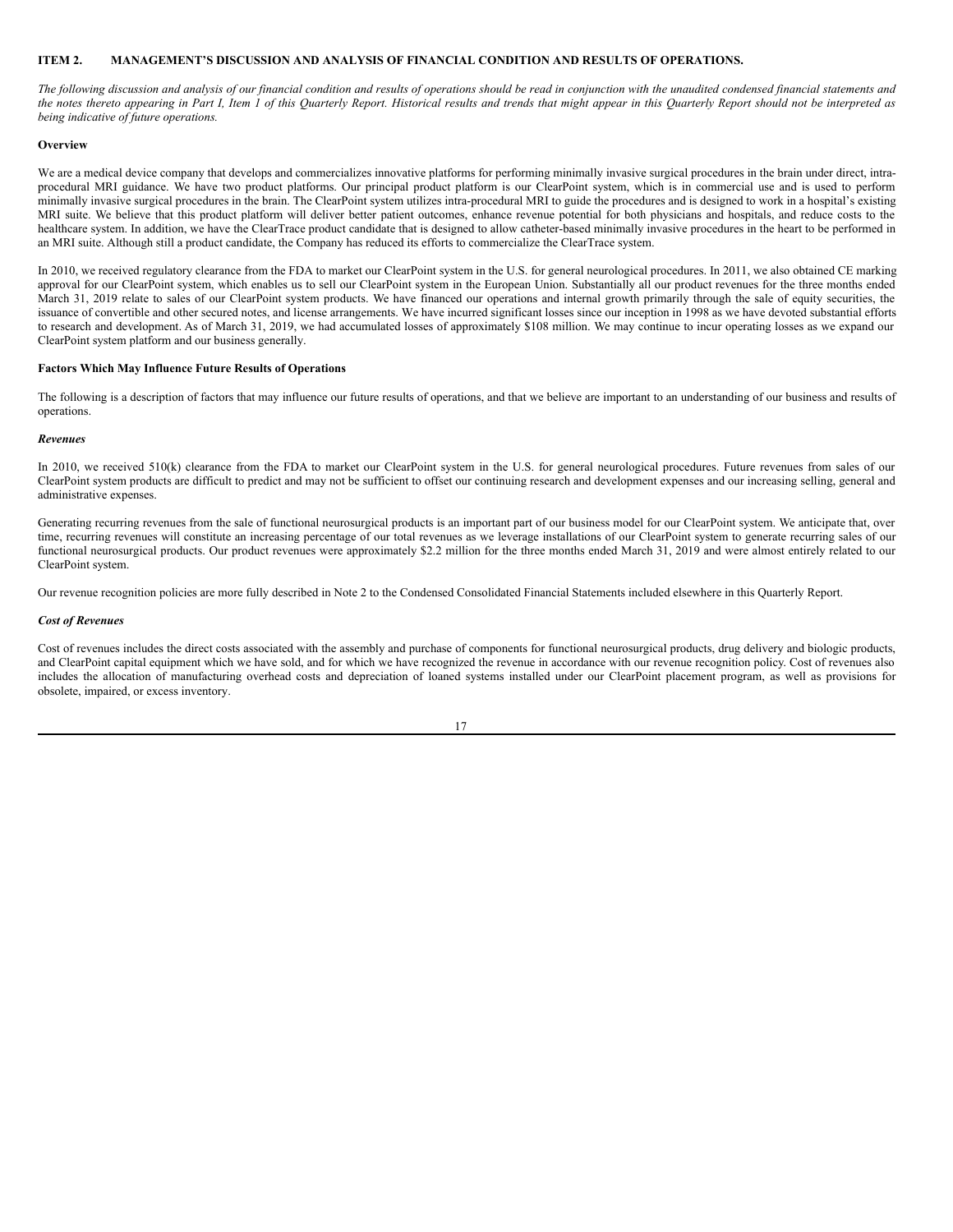# *Research and Development Costs*

Our research and development costs consist primarily of costs associated with the conceptualization, design, testing, and prototyping of our ClearPoint system products. Such costs include salaries, travel, and benefits for research and development personnel, including related share-based compensation; materials and laboratory supplies in research and development activities; consultant costs; and licensing costs related to technology not yet commercialized. We anticipate that, over time, our research and development costs may increase as we: (i) continue to develop enhancements to our ClearPoint system; (ii) increase our ClearTrace system product development efforts; and (iii) seek to expand the application of our technological platforms. From our inception through March 31, 2019, we have incurred approximately \$54 million in research and development expenses.

Product development timelines, likelihood of success, and total costs can vary widely by product candidate. There are also risks inherent in the regulatory clearance and approval process. At this time, we are unable to estimate with any certainty the costs that we will incur in either the further development of our ClearTrace system for commercialization, or in our efforts to expand the application of our technological platforms.

# *Sales and Marketing, and General and Administrative Expenses*

Our sales and marketing, and general and administrative expenses consist primarily of salaries, incentive-based compensation, travel and benefits, including related share-based compensation; marketing costs; professional fees, including fees for attorneys and outside accountants; occupancy costs; insurance; and other general and administrative expenses, which include, but are not limited to, corporate licenses, director fees, hiring costs, taxes, postage, office supplies and meeting costs. Our sales and marketing expenses are expected to increase due to costs associated with the commercialization of our ClearPoint system and the increased headcount necessary to support growth in operations.

#### **Critical Accounting Policies**

As described in Note 2 to the Condensed Consolidated Financial Statements included elsewhere in this Quarterly Report, effective January 1, 2019, we adopted the provisions of ASC Topic 842, "Leases."

There have been no other significant changes in our critical accounting policies during the three months endedMarch 31, 2019 as compared to the critical accounting policies described in our 2018 Form 10-K.

#### **Results of Operations**

# *Three Months Ended March 31, 2019 Compared to the Three Months Ended March 31, 2018*

|                                                          |  | Three Months Ended March 31, |  |             |                      |
|----------------------------------------------------------|--|------------------------------|--|-------------|----------------------|
|                                                          |  | 2019                         |  | 2018        | Percentage<br>Change |
| Product revenues                                         |  | 2,163,953                    |  | 1,538,598   | 41%                  |
| Service and other revenues                               |  | 308,564                      |  | 84,768      | 264%                 |
| Total revenues                                           |  | 2,472,517                    |  | 1,623,366   | 52%                  |
| Cost of revenues                                         |  | 886.481                      |  | 588,967     | 51%                  |
| Research and development costs                           |  | 584,540                      |  | 546,328     | $7\%$                |
| Sales and marketing expenses                             |  | 1.040.712                    |  | 962,214     | $8\%$                |
| General and administrative expenses                      |  | 933,033                      |  | 952,951     | $(2)\%$              |
| Other income (expense):                                  |  |                              |  |             |                      |
| Gain from change in fair value of derivative liabilities |  |                              |  | 34,443      | $(100)\%$            |
| Other income, net                                        |  | 5,629                        |  | (794)       | 809%                 |
| Interest expense, net                                    |  | (254, 105)                   |  | (247, 472)  | $3\%$                |
| Net loss                                                 |  | (1,220,725)                  |  | (1,640,917) | $(26)\%$             |

*Revenue.* Total revenues were \$2.5 million for the three months ended March 31, 2019, and \$1.6 million for the three months ended March 31, 2018, an increase of \$849,000, or 52%.

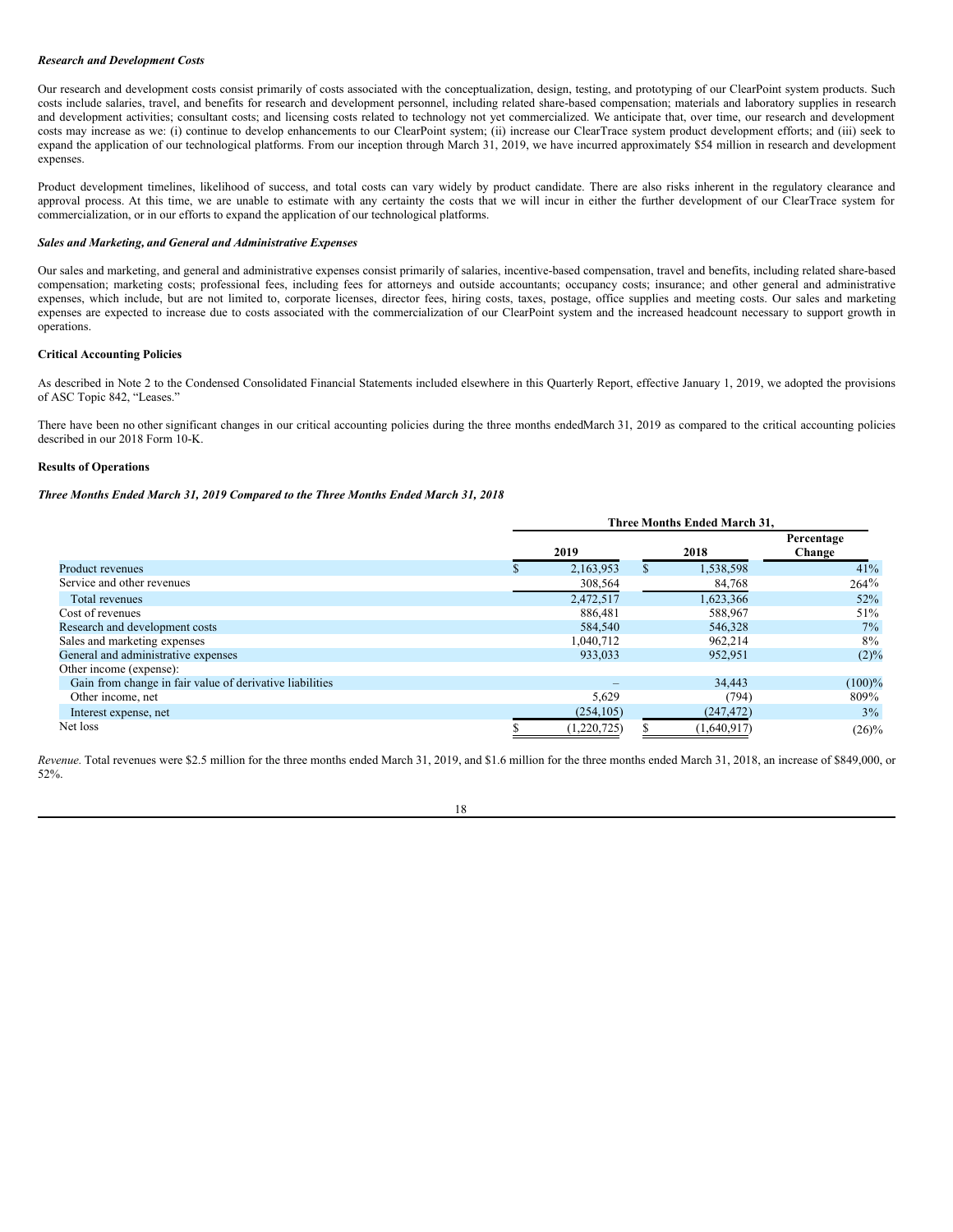Functional neurosurgery revenue, which consists of disposable product commercial sales related to cases utilizing the ClearPoint system, increased 38% to \$1.6 million for the three months ended March 31, 2019, from \$1.2 million for the same period in 2018. We believe this increase in volume is indicative of several factors, including: (a) an expanded customer base; (b) greater acceptance of the ClearPoint system; (c) more efficient utilization of MRI scanner availability by our existing customers; and (d) the resolution in late 2018 of FDA actions taken in early 2018 that adversely affected third-party providers in the laser ablation space and, by extension, adversely affected customer orders of the ClearPoint system and related disposable products. There were no increases in functional neurosurgery product prices during the period between the three months ended March 31, 2019 and the same period in 2018 that would be reasonably expected to affect a typical customer order.

Biologics and drug delivery revenues, which include sales of disposable products and services related to customer-sponsored clinical trials utilizing the ClearPoint system, increased 93% to \$382,000 for the three months ended March 31, 2019, from \$198,000 for the same period in 2018. This increase was due primarily to: (a) the performance of services, with fees amounting to \$197,000, related to customer sponsored clinical trials during the three months ended March 31, 2019, as compared to the same period in 2018 in which this service line of business had not yet commenced; and (b) an increase of \$86,000 in biologic and drug delivery product revenues resulting from their use in a greater number of cases during the quarter ended March 31, 2019, relative to the same period in 2018. There were no increases in biologics and drug delivery product prices during the period between the three months ended March 31, 2018 and the same period in 2019 that would be reasonably expected to affect a typical customer order.

Capital equipment revenue, consisting of sales of ClearPoint reusable hardware and software, increased 53% to \$274,000 for the three months ended March 31, 2019, from \$179,000 for the same period in 2018. Revenues from this product line historically have varied from quarter to quarter. This increase was due primarily to an increase from the third quarter of 2018 to the same period in 2019 in the number of ClearPoint systems sold. There were no increases in capital equipment product prices during the period between the three months ended March 31, 2019 and the same period in 2018 that would be reasonably expected to affect a typical customer order.

Capital equipment-related services, consisting of fees for capital equipment rental, service, installation, training and shipping, increased 149% to \$211,000 for the three months ended March 31, 2019, from \$85,000 for the same period in 2018. The increase was due primarily to an increase in equipment service contracts. Partially offsetting this increase was a decrease in equipment rental fees, upon the expiration during 2018 of the sole equipment rental agreement we had undertaken.

*Cost of Revenues.* Cost of revenues was \$886,000 and \$589,000 for the three months ended March 31, 2019 and 2018, respectively, each representing gross margin of 64%. Gross margin was increased by decreases in direct product costs as a percentage of revenues and to a favorable mix of sales from products to services during the three months ended March 31, 2019, relative to the same period in 2018. This increase in gross margin was offset by an increase in indirect costs and overhead allocated to production during the three months ended March 31, 2019, relative to the same period in 2018.

*Research and Development Costs.* Research and development costs were \$585,000 for three months ended March 31, 2019, compared to \$546,000 for the same period in 2018, an increase of \$39,000, or 7%. The increase was due primarily to increases in employee compensation, intellectual property costs, and materials and supplies, which were partially offset by decreases in stock-based employee compensation and regulatory legal fees during the quarter ended March 31, 2019, as compared to the same period in 2018.

*Sales and Marketing Expenses.* Sales and marketing expenses were \$1.0 million for the three months ended March 31, 2019, compared to \$962,000 for the same period in 2018, an increase of \$78,000, or 8%. This increase was primarily due to an increase in employee compensation earned by our sales and clinical personnel.

*General and Administrative Expenses*. General and administrative expenses were \$933,000 for the three months ended March 31, 2019, compared to \$953,000 for the same period in 2018, a decrease of \$20,000, or 2%. This decrease was due primarily to a decrease in stock-based compensation and relocation costs, which were partially offset by an increase in other compensation and a decrease in activity-based cost allocations to other departments.

*Other Income (Expense).*During the three months ended March 31, 2018, we recorded a gain of \$34,000 resulting from changes in the fair value of our derivative liabilities. Derivative liabilities at March 31, 2018 arose from: (a) warrants, issued in 2013, that contained net-cash settlement and down-round provisions; and (b) an amendment the Company entered into with Brainlab, with respect to the Brainlab Note and related warrants, the provisions of which created a conversion feature allowing for \$500,000 the principal balance of the Brainlab Note to be converted in a Qualified Public Offering, as defined in the amendment, at a public offering price that may be less than market value per share of the Company's common stock, and down round strike price protection with respect to Brainlab warrants (the "Brainlab warrants"). The warrants discussed in (a) above expired in January 2018, and the derivatives related to the Brainlab Note discussed in (b) above were terminated upon our repayment in full of the Brainlab Note as discussed in Note 5 to the Condensed Consolidated Financial statements included elsewhere in this Quarterly Report. Accordingly, there were no derivative liabilities at March 31, 2019.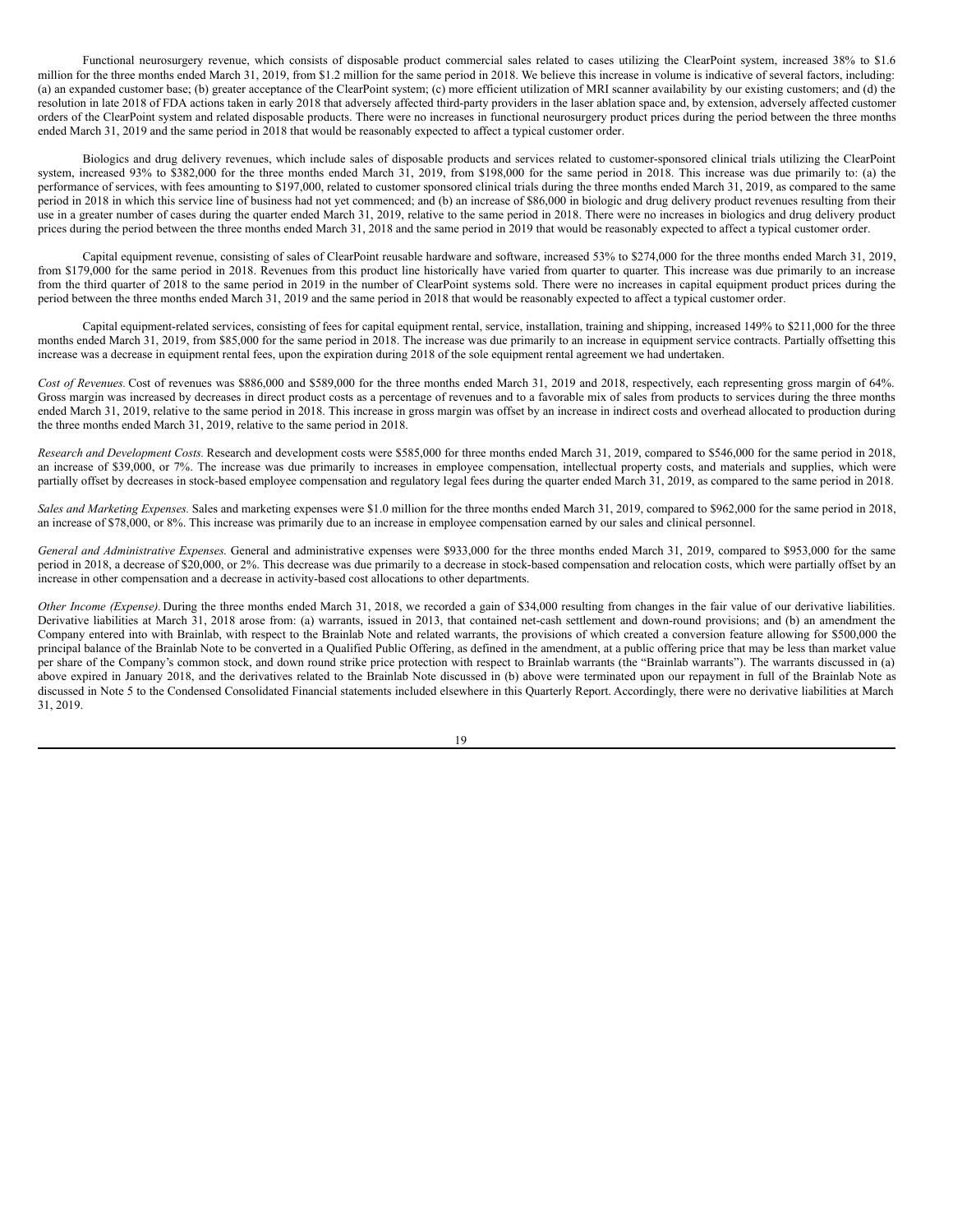Net interest expense for the three months ended March 31, 2019 was \$254,000, compared with \$247,000 for the same period in 2018. The increase was due to increased amortization of the discount and deferred issuance costs associated with the 2014 Secured Notes and the 2010 Secured Notes, both as described in Note 5 to the Condensed Consolidated Financial Statements included elsewhere in this Quarterly Report.

# **Liquidity and Capital Resources**

At March 31, 2019, we had cash and cash equivalent balances aggregating \$2.5 million. Net cash used in operating activities was \$609,000 for the three months ended March 31, 2019.

Our plans for the next twelve months reflect our anticipation of increases in revenues from sales of the ClearPoint system and related disposable products resulting from greater utilization at existing installed sites and the installation of the ClearPoint system at new sites, with resulting decreases in loss from operations and in cash flow used in operations. There is no assurance, however, that we will be able to achieve our anticipated results, and even in the event such results are achieved, we expect to continue to consume cash in our operations over at least the next twelve months.

As discussed in Note 9 to the condensed consolidated financial statements included elsewhere in this Quarterly Report, in May 2019 we entered into Securities Purchase Agreement with certain accredited investors under which such investors have committed to purchase a minimum of approximately 1,743,068 shares of our common stock at \$3.10 per share. We anticipate that the sales under the Securities Purchase Agreement will close on or about May 17, 2019. Accordingly, we expect to receive minimum proceeds of approximately \$5.4 million, before deducting placement agents' fees and offering expenses aggregating approximately \$100,000. In management's opinion, such proceeds, when combined with our cash and cash equivalent balances at March 31, 2019, are sufficient to support our operations for at least the next twelve months.

### **Cash Flows**

Cash activity for the three months ended March 31, 2019 and 2018 is summarized as follows:

|                                         |   | <b>Three Months Ended</b><br>March 31. |  |             |
|-----------------------------------------|---|----------------------------------------|--|-------------|
|                                         |   | 2019                                   |  | 2018        |
| Cash used in operating activities       | æ | (609, 463)                             |  | (1,960,682) |
| Cash used in investing activities       |   |                                        |  | (20, 646)   |
| Cash provided by financing activities   |   |                                        |  | 205,131     |
| Net change in cash and cash equivalents |   | (609.463)                              |  | (1,776,197) |

*Net Cash Flows from Operating Activities.* We used \$609,000 and \$2.0 million of cash for operating activities during the three months ended March 31, 2019 and 2018, respectively.

During the three months ended March 31, 2019, uses of cash in operating activities primarily consisted of: (i) our \$1.2 million net loss; (ii) increases in accounts receivable of \$33,000 and deferred revenue of \$329,000; and (iii) decreases in accounts payable and accrued expenses of \$114,000, and lease liabilities of \$26,000. These uses were partially offset by: (a) decreases in inventory of \$48,000, prepaid expenses of \$14,000, and other assets of \$12,000; and (b) net non-cash expenses included in our net loss aggregating \$382,000 and consisting primarily of depreciation and amortization, share-based compensation, and amortization of debt issuance costs, original issue discounts on debt and lease rights-of-use, net of accretion in lease liabilities.

During the three months ended March 31, 2018, uses of cash in operating activities primarily consisted of: (i) our \$1.6 million net loss; (ii) increases in inventory of \$297,000, and in other assets of \$19,000; and (iii) decreases in accounts payable and accrued expenses of \$501,000, and in deferred revenue of \$40,000. These uses were partially offset by: (a) non-cash expenses included in our net loss aggregating \$459,000 and consisting primarily of depreciation and amortization, share-based compensation, expenses paid through the issuance of common stock, change in fair value of derivative liabilities and amortization of debt issuance costs and original issue discounts; and (b) decreases in accounts receivable of \$39,000 and prepaid expenses and other current assets of \$40,000.

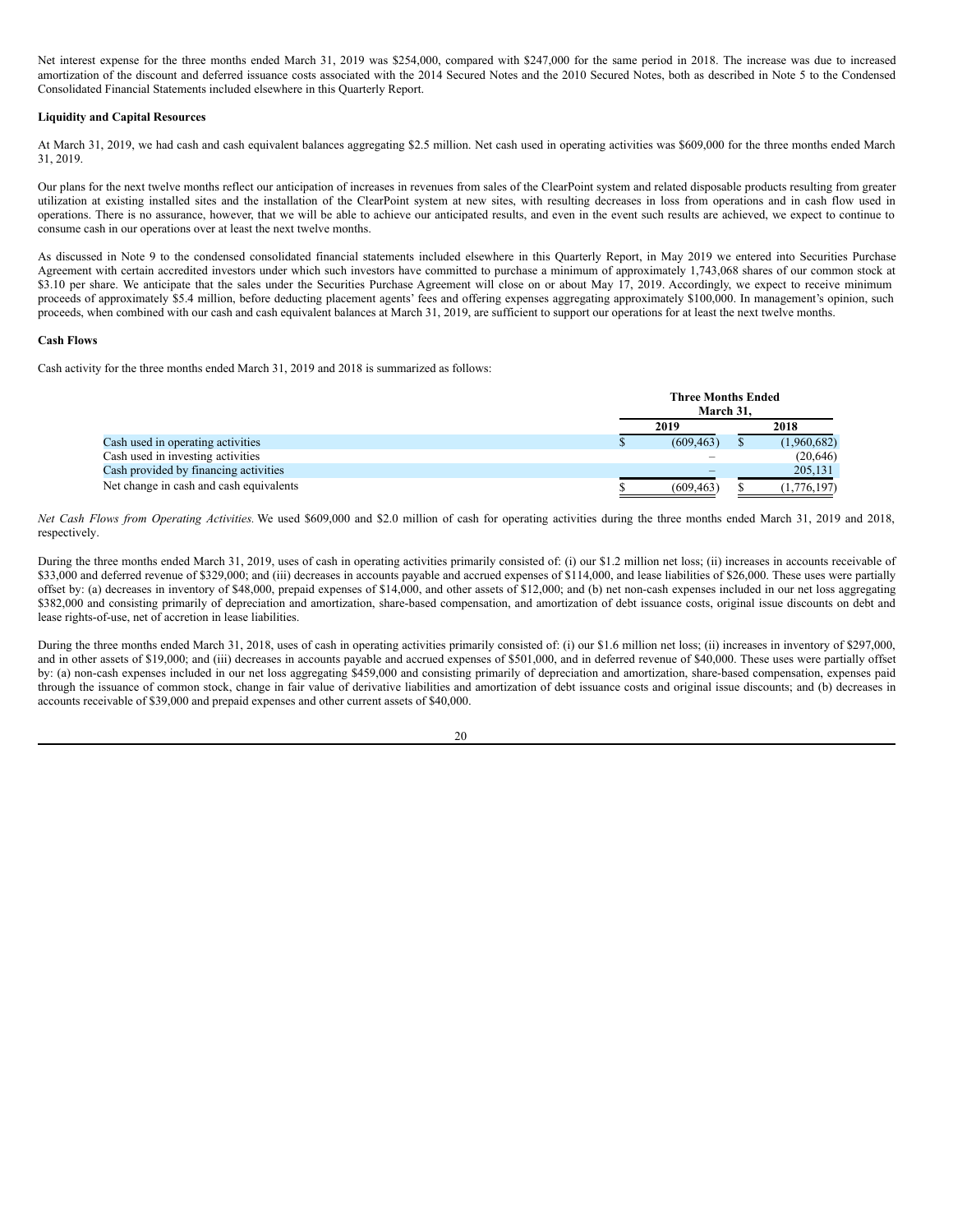*Net Cash Flows from Investing Activities.* Net cash flows used in investing activities for the three months ended March 31, 2018 were \$21,000 and consisted of equipment acquisitions.

*Net Cash Flows from Financing Activities.* Net cash flows from financing activities for the three months ended March 31, 2018 consisted of cash proceeds received from warrant exercises of \$205,000.

# **Operating Capital and Capital Expenditure Requirements**

To date, we have not achieved profitability. We could continue to incur net losses as we continue our efforts to expand the commercialization of our ClearPoint system products, develop our ClearTrace system, and pursue additional applications for our technology platforms. Our cash balances are primarily held in a variety of demand accounts with a view to liquidity and capital preservation.

Because of the numerous risks and uncertainties associated with the development and commercialization of medical devices, we are unable to estimate the exact amounts of capital outlays and operating expenditures necessary to successfully commercialize our ClearPoint system products, complete the development of our ClearTrace system and pursue additional applications for our technology platforms. Our future capital requirements will depend on many factors, including, but not limited to, the following:

- the timing of broader market acceptance and adoption of our ClearPoint system products;
- the scope, rate of progress and cost of our ongoing product development activities relating to our ClearPoint system;
- the cost and timing of expanding our sales, clinical support, marketing and distribution capabilities, and other corporate infrastructure;
- the cost and timing of establishing inventories at levels sufficient to support our sales;
- the effect of competing technological and market developments;
- the cost of pursuing additional applications of our technology platforms under current collaborative arrangements, and the terms and timing of any future collaborative, licensing or other arrangements that we may establish;
- the scope, rate of progress and cost of our research and development activities relating to our ClearTrace system;
- the cost and timing of any clinical trials;
- the cost and timing of regulatory filings, clearances and approvals; and
- the cost of filing, prosecuting, defending and enforcing any patent claims and other intellectual property rights.

### **Off-Balance Sheet Arrangements**

We are not a party to any off-balance sheet arrangements that have, or are reasonably likely to have, a material current or future effect on our financial condition, revenues or expenses, results of operations, liquidity, capital expenditures or capital resources.

# <span id="page-20-0"></span>**ITEM 3. QUANTITATIVE AND QUALITATIVE DISCLOSURES ABOUT MARKET RISK.**

### **Interest Rate Risk**

Our exposure to market risk is limited primarily to interest income sensitivity, which is affected by changes in the general level of U.S. interest rates, because all our investments are in short-term bank deposits and institutional money market funds. The primary objective of our investment activities is to preserve principal while at the same time maximizing the income we receive without significantly increasing risk. Due to the nature of our short-term investments, we believe that we are not subject to any material market risk exposure.

# **Foreign Currency Risk**

To date, we have recorded no product sales in currencies other than U.S. dollars. We have only limited business transactions in foreign currencies. We do not currently engage in hedging or similar transactions to reduce our foreign currency risks, which at present, are not material. We believe we have no material exposure to risk from changes in foreign currency exchange rates at this time. We will continue to monitor and evaluate our internal processes relating to foreign currency exchange, including the potential use of hedging strategies.

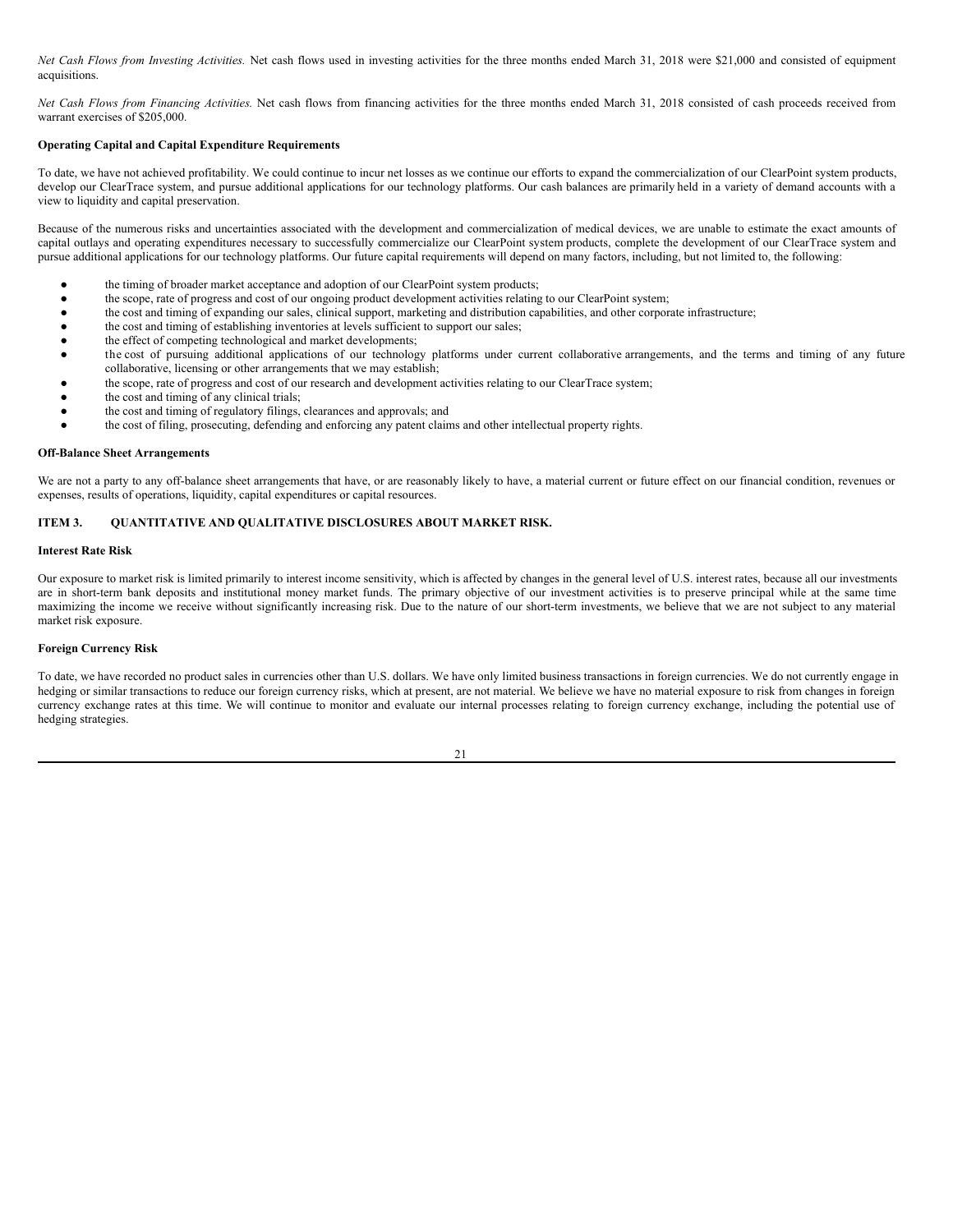#### <span id="page-21-0"></span>**ITEM 4. CONTROLS AND PROCEDURES.**

### **Disclosure Controls and Procedures**

We have established disclosure controls and procedures, as such term is defined in Rule 13a-15(e) under the Securities Exchange Act of 1934 (the "Exchange Act"). Our disclosure controls and procedures are designed to ensure that material information relating to us is made known to our principal executive officer and principal financial officer by others within our organization. Under the supervision and with the participation of our management, including our principal executive officer and principal financial officer, we conducted an evaluation of the effectiveness of our disclosure controls and procedures as of March 31, 2019 to ensure that the information required to be disclosed by us in the reports that we file or submit under the Exchange Act is recorded, processed, summarized, and reported within the time periods specified in the SEC's rules and forms. Disclosure controls and procedures include, without limitation, controls and procedures designed to ensure that information required to be disclosed by us in the reports that we file or submit under the Exchange Act is accumulated and communicated to our management, including our principal executive officer and principal financial officer as appropriate, to allow timely decisions regarding required disclosure. Based on this evaluation, our principal executive officer and principal financial officer concluded that our disclosure controls and procedures were effective as of March 31, 2019.

## **Changes in Internal Control Over Financial Reporting**

During the quarter ended March 31, 2019, there were no changes in our internal control over financial reporting that materially affected, or that are reasonably likely to materially affect, our internal control over financial reporting.

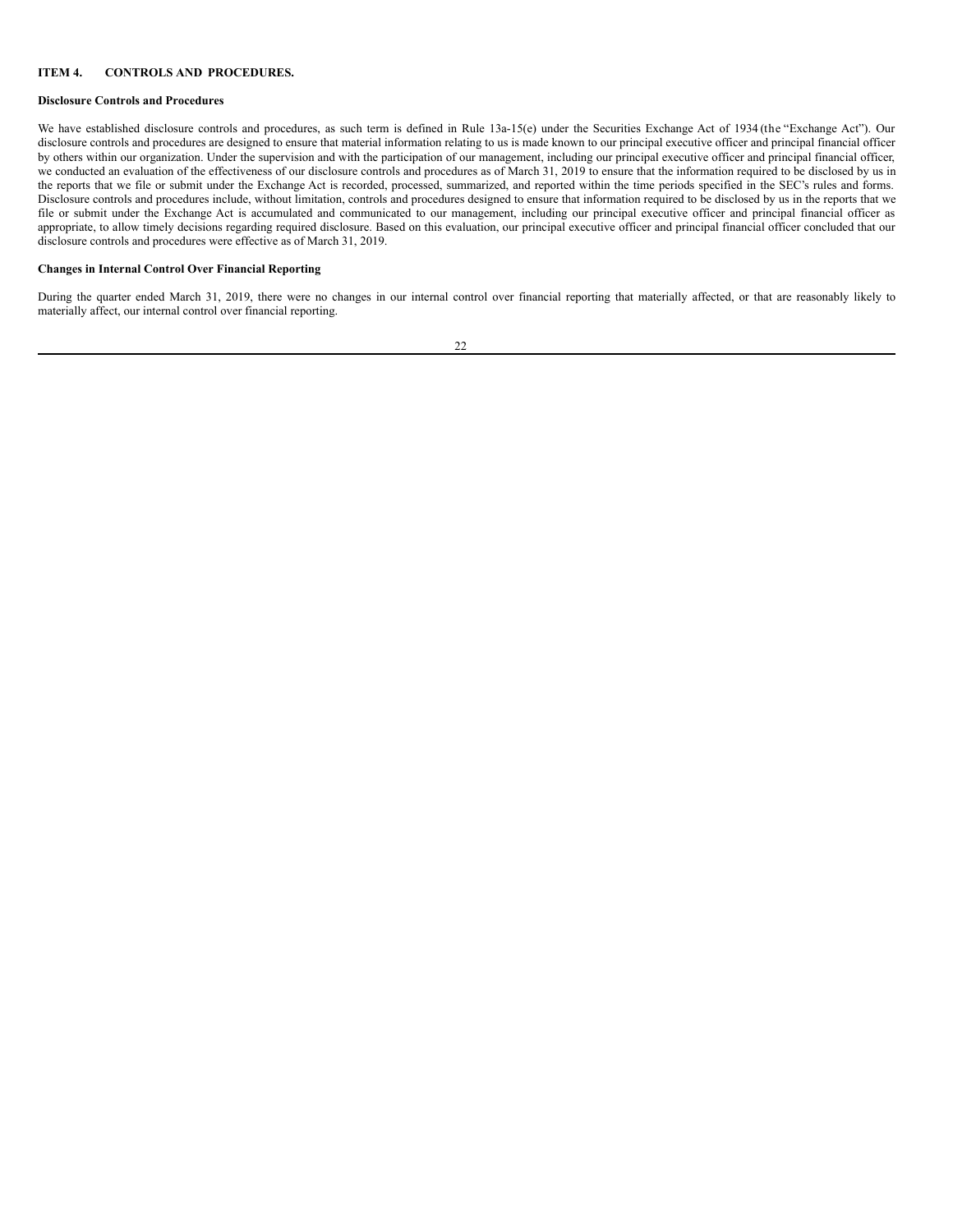# <span id="page-22-0"></span>**PART II – OTHER INFORMATION**

### <span id="page-22-1"></span>**ITEM 1. LEGAL PROCEEDINGS.**

None.

# <span id="page-22-2"></span>**ITEM 1A. RISK FACTORS.**

Our business, future financial condition and results of operations are subject to a number of factors, risks and uncertainties, which are disclosed in Item 1A, "Risk Factors," in Part I of our 2018 Form 10-K. Additional information regarding some of those risks and uncertainties is contained in the notes to the Condensed Consolidated Financial Statements appearing in Part I, Item 1 of this Quarterly Report, and in "Management's Discussion and Analysis of Financial Condition and Results of Operations" appearing in Part I, Item 2 of this Quarterly Report. The risks and uncertainties disclosed in our 2018 Form 10-K, our quarterly reports on Form 10-Q and other reports filed with the SEC are not necessarily all the risks and uncertainties that may affect our business, financial condition and results of operations in the future.

There have been no material changes to the risk factors as disclosed in our 2018 Form 10-K.

# <span id="page-22-3"></span>**ITEM 2. UNREGISTERED SALES OF EQUITY SECURITIES AND USE OF PROCEEDS.**

None.

<span id="page-22-5"></span><span id="page-22-4"></span>

|       | ITEM 5. OTHER INFORMATION.               |
|-------|------------------------------------------|
| None. |                                          |
|       | ITEM 4. MINE SAFETY DISCLOSURES.         |
| None. |                                          |
|       | ITEM 3. DEFAULTS UPON SENIOR SECURITIES. |

<span id="page-22-6"></span>None.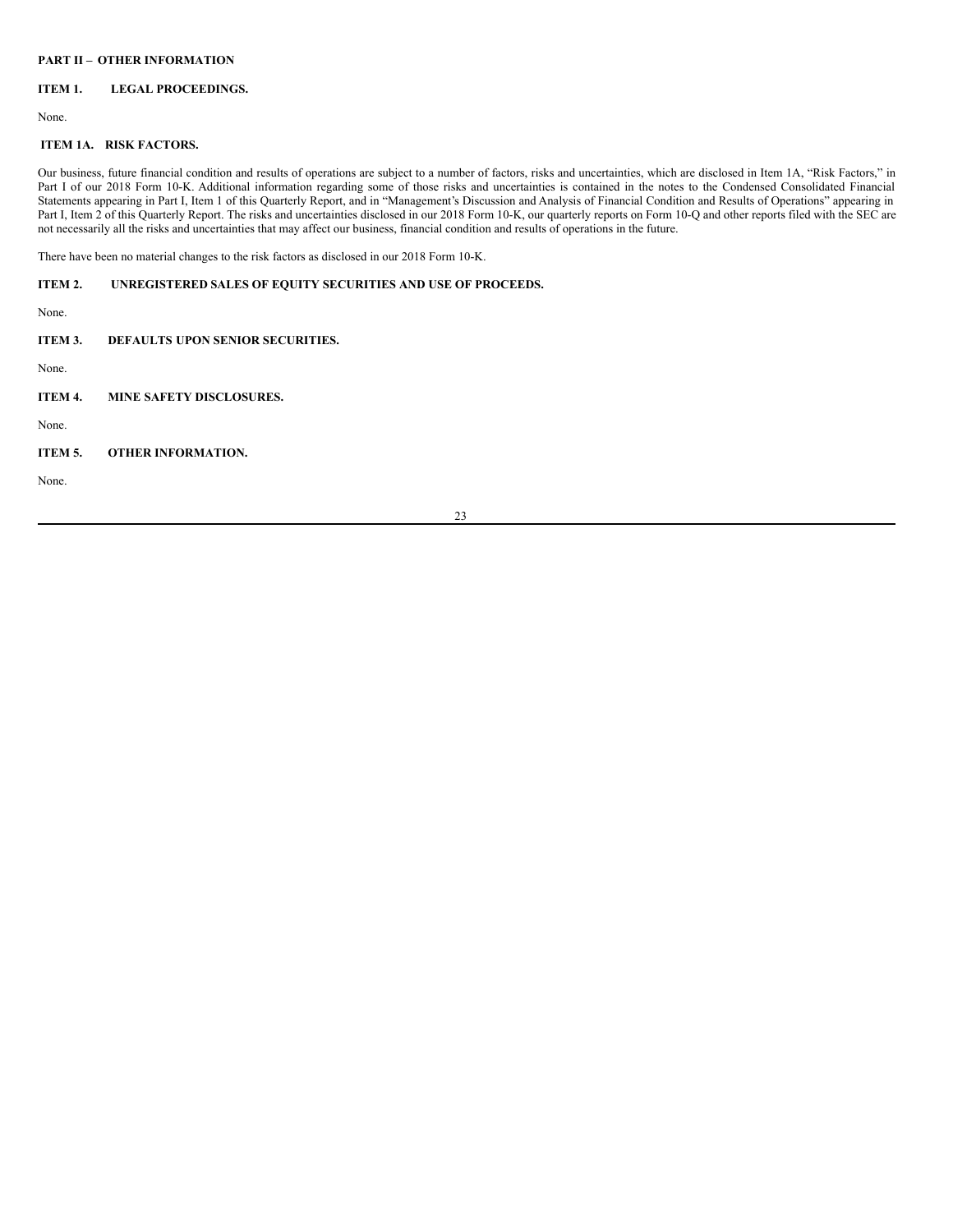# <span id="page-23-0"></span>**ITEM 6. EXHIBITS.**

The exhibits listed below are filed, furnished or incorporated by reference as part of this Quarterly Report.

| Exhibit<br>Number         | <b>Exhibit Description</b>                                                                                                                                                                                        |
|---------------------------|-------------------------------------------------------------------------------------------------------------------------------------------------------------------------------------------------------------------|
| $31.1*$                   | Certification of Chief Executive Officer Pursuant to Rule 13a-14(a) Under the Securities Exchange Act of 1934                                                                                                     |
| $31.2*$                   | Certification of Chief Financial Officer Pursuant to Rule 13a-14(a) Under the Securities Exchange Act of 1934                                                                                                     |
| $32+$                     | Certification of Chief Executive Officer and Chief Financial Officer Pursuant to Rule 13a-14(b) under the Securities Exchange Act of 1934 and Section 1350<br>of Chapter 60 of Title 18 of the United States Code |
| $101$ . INS*              | <b>XBRL</b> Instance                                                                                                                                                                                              |
| $101.SCH*$                | <b>XBRL Taxonomy Extension Schema</b>                                                                                                                                                                             |
| $101.CAL*$                | <b>XBRL Taxonomy Extension Calculation</b>                                                                                                                                                                        |
| $101.DEF*$                | XBRL Taxonomy Extension Definition                                                                                                                                                                                |
| $101.LAB*$                | XBRL Taxonomy Extension Labels                                                                                                                                                                                    |
| 101.PRE*                  | <b>XBRL Taxonomy Extension Presentation</b>                                                                                                                                                                       |
| $\ast$<br>Filed herewith. |                                                                                                                                                                                                                   |

+ This certification is being furnished solely to accompany this Quarterly Report pursuant to 18 U.S.C. Section 1350, and it is not being filed for purposes of Section 18 of the Securities Exchange Act of 1934 and is not to be incorporated by reference into any filing of the Company, whether made before or after the date hereof, regardless of any general incorporation language in such filing.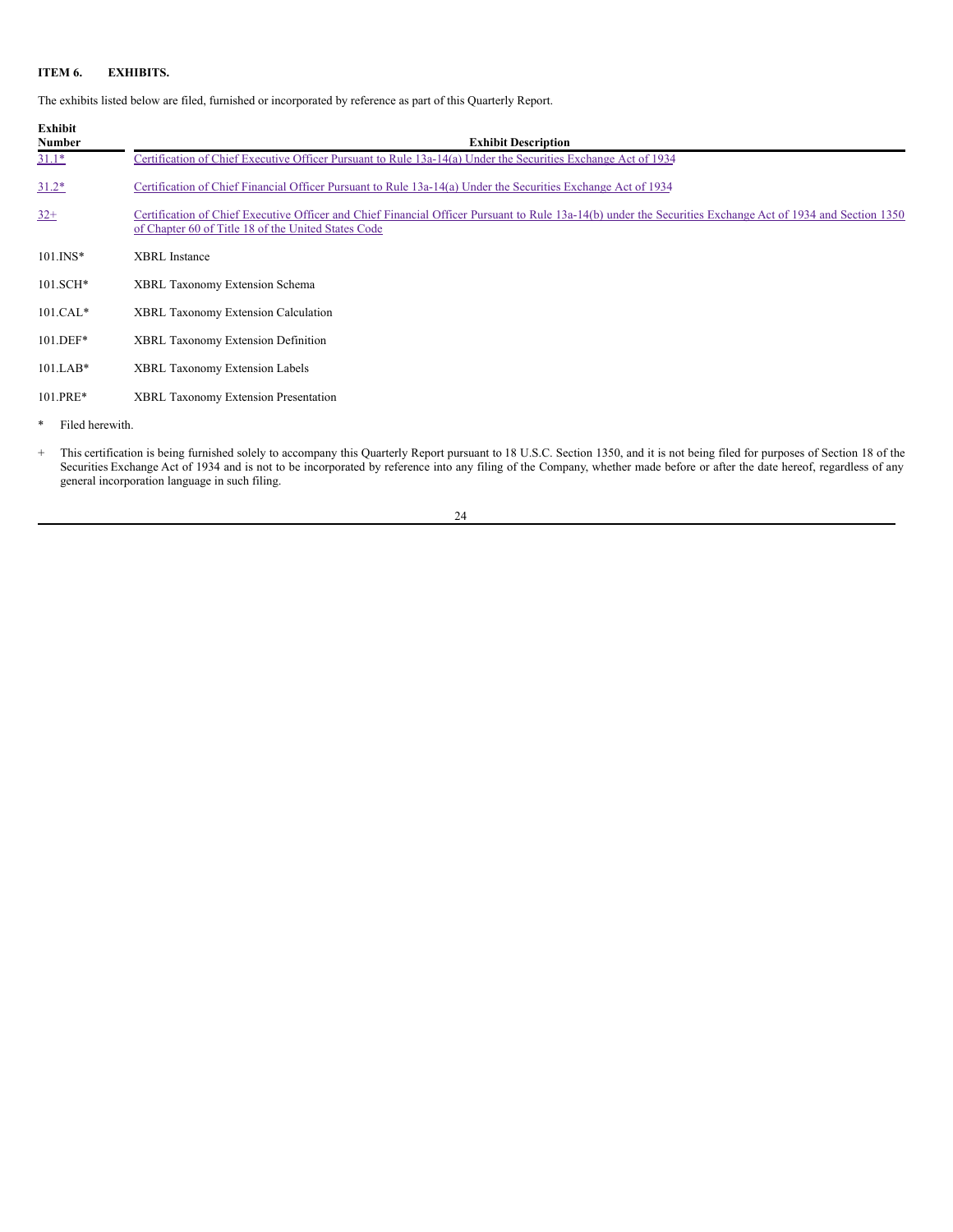# <span id="page-24-0"></span>**SIGNATURES**

Pursuant to the requirements of the Securities Exchange Act of 1934, the registrant has duly caused this report to be signed on its behalf by the undersigned thereunto duly authorized.

Date: May 13, 2019

MRI INTERVENTIONS, INC.

*Chief Financial Of icer*

| By: /s/ Joseph M. Burnett     |
|-------------------------------|
| Joseph M. Burnett             |
| Chief Executive Officer       |
| (Principal Executive Officer) |
|                               |
| By: /s/ Harold A. Hurwitz     |
| Harold A. Hurwitz             |

*(Principal Financial Of icer and Principal Accounting Of icer)*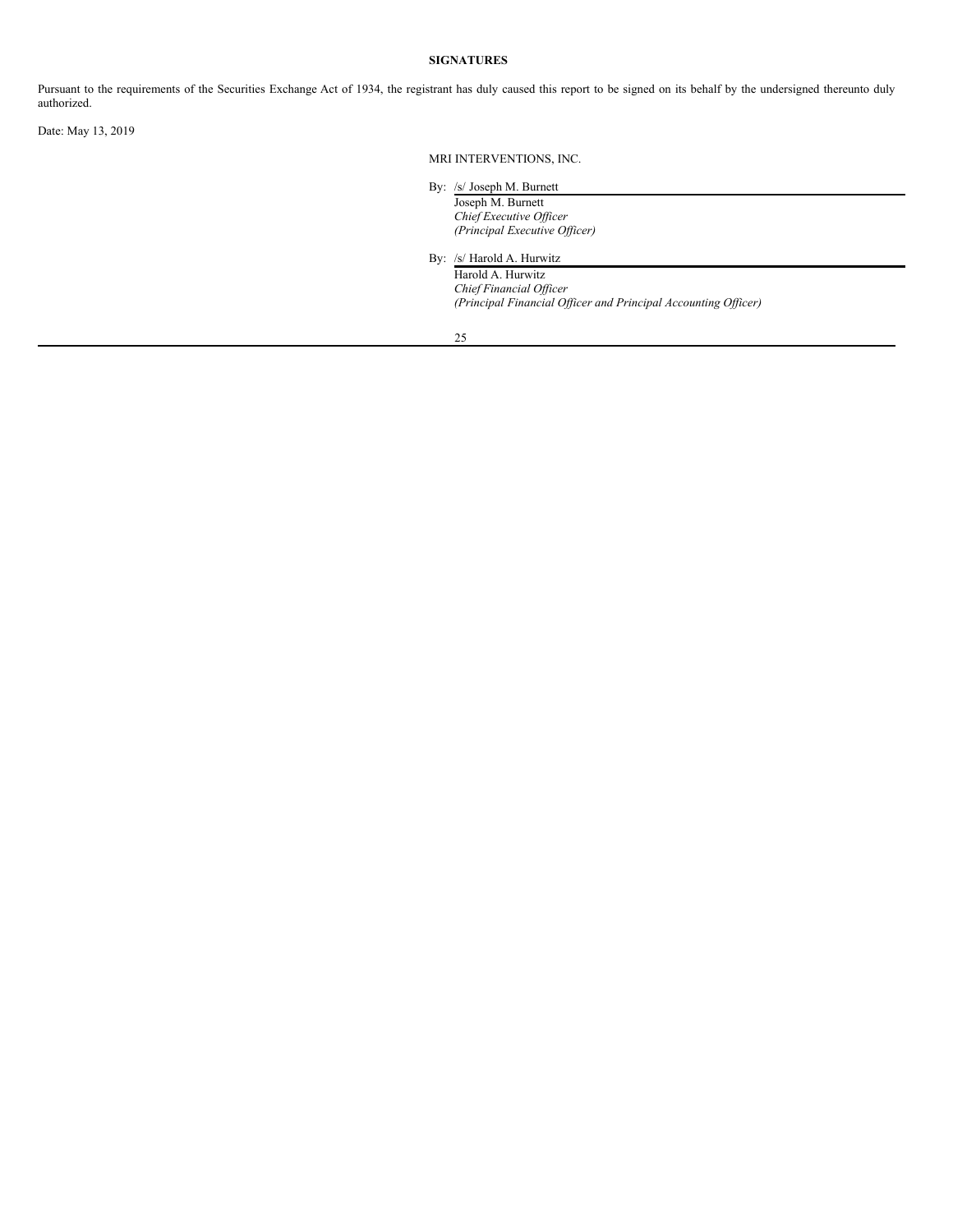### **CERTIFICATION OF CHIEF EXECUTIVE OFFICER PURSUANT TO RULE 13a-14(a) UNDER THE SECURITIES EXCHANGE ACT OF 1934**

<span id="page-25-0"></span>I, Joseph M. Burnett, certify that:

- 1. I have reviewed this quarterly report on Form 10-Q for the quarter ended March 31, 2019, of MRI Interventions, Inc.;
- 2. Based on my knowledge, this report does not contain any untrue statement of a material fact or omit to state a material fact necessary to make the statements made, in light of the circumstances under which such statements were made, not misleading with respect to the period covered by this report;
- 3. Based on my knowledge, the financial statements, and other financial information included in this report, fairly present in all material respects the financial condition, results of operations and cash flows of the registrant as of, and for, the periods presented in this report;
- 4. The registrant's other certifying officer(s) and I are responsible for establishing and maintaining disclosure controls and procedures (as defined in Exchange Act Rules 13a-15(e) and 15d-15(e)) and internal control over financial reporting (as defined in Exchange Act Rules 13a-15(f) and 15d-15(f)) for the registrant and have:
	- (a) designed such disclosure controls and procedures, or caused such disclosure controls and procedures to be designed under our supervision, to ensure that material information relating to the registrant, including its consolidated subsidiaries, is made known to us by others within those entities, particularly during the period in which this report is being prepared;
	- (b) designed such internal control over financial reporting, or caused such internal control over financial reporting to be designed under our supervision, to provide reasonable assurance regarding the reliability of financial reporting and the preparation of financial statements for external purposes in accordance with generally accepted accounting principles;
	- (c) evaluated the effectiveness of the registrant's disclosure controls and procedures and presented in this report our conclusions about the effectiveness of the disclosure controls and procedures, as of the end of the period covered by this report based on such evaluation; and
	- (d) disclosed in this report any change in the registrant's internal control over financial reporting that occurred during the registrant's most recent fiscal quarter (the registrant's fourth fiscal quarter in the case of an annual report) that has materially affected, or is reasonably likely to materially affect, the registrant's internal control over financial reporting; and
- 5. The registrant's other certifying officer(s) and I have disclosed, based on our most recent evaluation of internal control over financial reporting, to the registrant's auditors and the audit committee of the registrant's board of directors (or persons performing the equivalent functions):
	- (a) all significant deficiencies and material weaknesses in the design or operation of internal control over financial reporting which are reasonably likely to adversely affect the registrant's ability to record, process, summarize and report financial information; and
	- (b) any fraud, whether or not material, that involves management or other employees who have a significant role in the registrant's internal control over financial reporting.

Date: May 13, 2019 /s/ Joseph M. Burnett Joseph M. Burnett Chief Executive Officer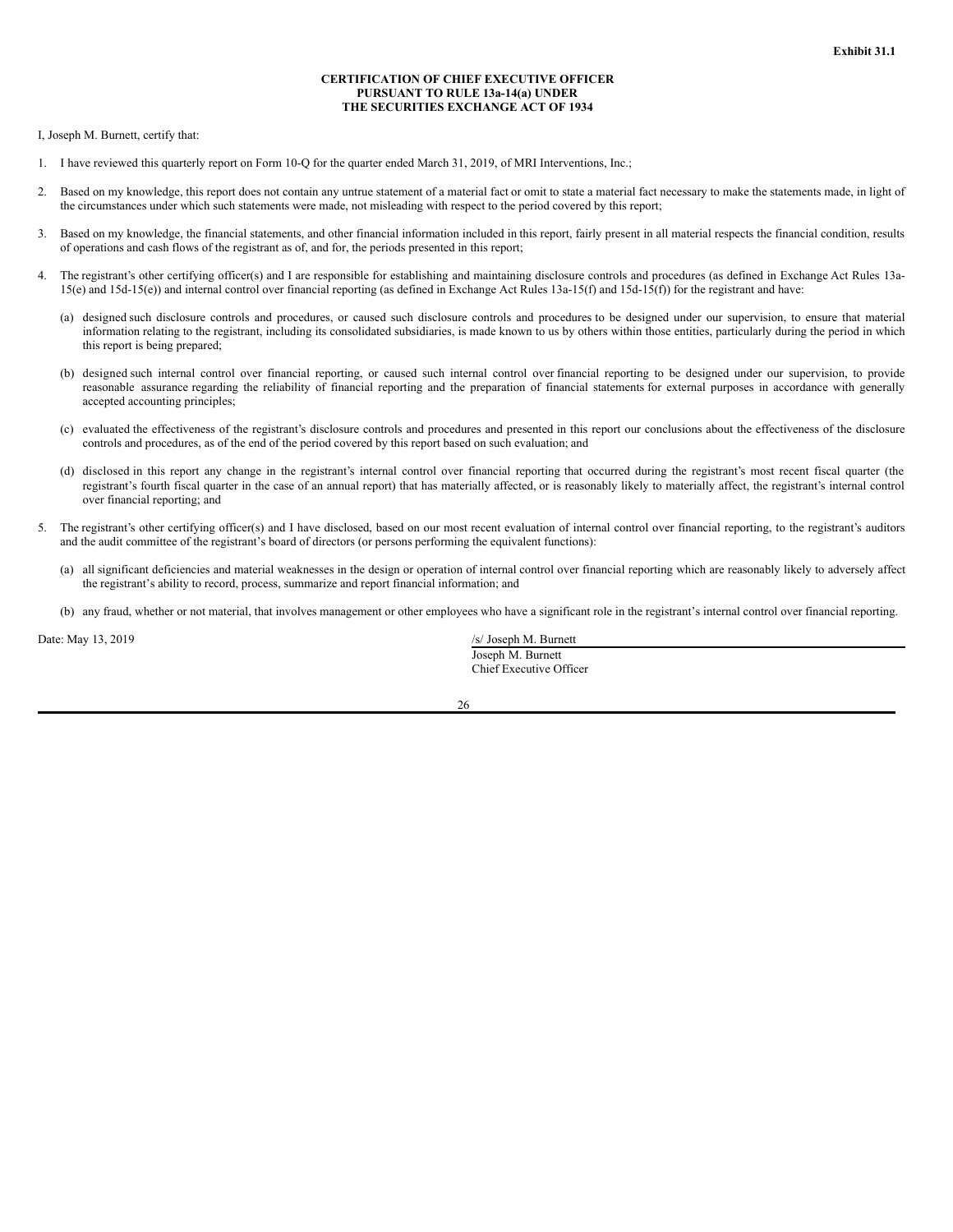### **CERTIFICATION OF CHIEF FINANCIAL OFFICER PURSUANT TO RULE 13a-14(a) UNDER THE SECURITIES EXCHANGE ACT OF 1934**

<span id="page-26-0"></span>I, Harold A. Hurwitz, certify that:

- 1. I have reviewed this quarterly report on Form 10-Q for the quarter ended March 31, 2019, of MRI Interventions, Inc.;
- 2. Based on my knowledge, this report does not contain any untrue statement of a material fact or omit to state a material fact necessary to make the statements made, in light of the circumstances under which such statements were made, not misleading with respect to the period covered by this report;
- 3. Based on my knowledge, the financial statements, and other financial information included in this report, fairly present in all material respects the financial condition, results of operations and cash flows of the registrant as of, and for, the periods presented in this report;
- 4. The registrant's other certifying officer(s) and I are responsible for establishing and maintaining disclosure controls and procedures (as defined in Exchange Act Rules 13a-15(e) and 15d-15(e)) and internal control over financial reporting (as defined in Exchange Act Rules 13a-15(f) and 15d-15(f)) for the registrant and have:
	- (a) designed such disclosure controls and procedures, or caused such disclosure controls and procedures to be designed under our supervision, to ensure that material information relating to the registrant, including its consolidated subsidiaries, is made known to us by others within those entities, particularly during the period in which this report is being prepared;
	- (b) designed such internal control over financial reporting, or caused such internal control over financial reporting to be designed under our supervision, to provide reasonable assurance regarding the reliability of financial reporting and the preparation of financial statements for external purposes in accordance with generally accepted accounting principles;
	- (c) evaluated the effectiveness of the registrant's disclosure controls and procedures and presented in this report our conclusions about the effectiveness of the disclosure controls and procedures, as of the end of the period covered by this report based on such evaluation; and
	- (d) disclosed in this report any change in the registrant's internal control over financial reporting that occurred during the registrant's most recent fiscal quarter (the registrant's fourth fiscal quarter in the case of an annual report) that has materially affected, or is reasonably likely to materially affect, the registrant's internal control over financial reporting; and
- 5. The registrant's other certifying officer(s) and I have disclosed, based on our most recent evaluation of internal control over financial reporting, to the registrant's auditors and the audit committee of the registrant's board of directors (or persons performing the equivalent functions):
	- (a) all significant deficiencies and material weaknesses in the design or operation of internal control over financial reporting which are reasonably likely to adversely affect the registrant's ability to record, process, summarize and report financial information; and
	- (b) any fraud, whether or not material, that involves management or other employees who have a significant role in the registrant's internal control over financial reporting.

Date: May 13, 2019 /s/ Harold A. Hurwitz Harold A. Hurwitz Chief Financial Officer